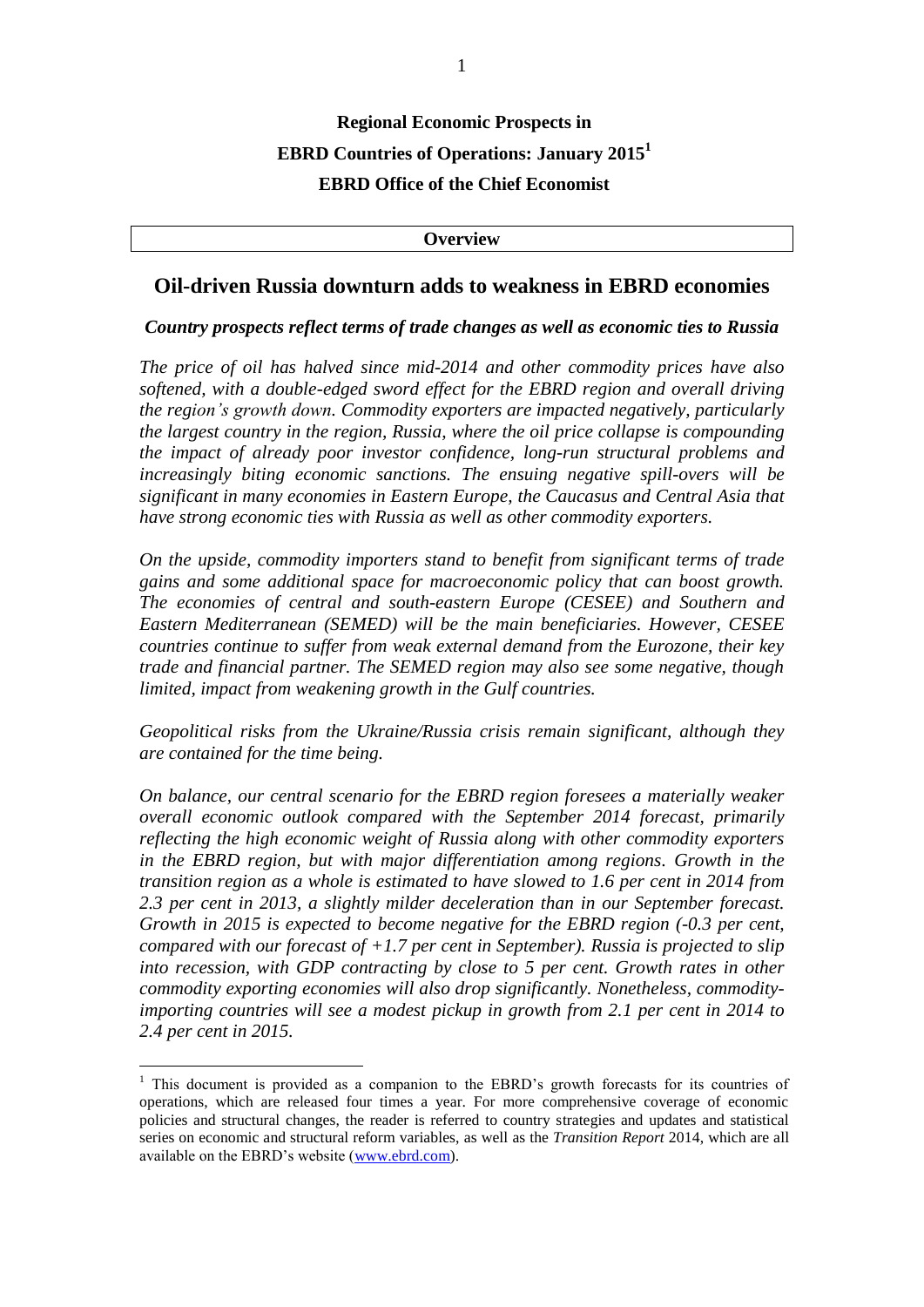*The forecast is subject to considerable risks that dominate on the downside. Further significant drops in the oil price would intensify liquidity and financial sector pressures in the Russian economy, with significant spill-over effects for Eastern Europe, the Caucasus and Central Asia. In addition, increased uncertainty in the Eurozone, including in the light of elections in Greece on January 25, can lead to heightened uncertainty for the CESEE region in particular. On the upside, terms of trade gains may give a larger-than-foreseen boost to the world economy and can help smooth the impact of the eventual normalisation of US monetary policy.* 

## **Lower oil prices redraw the economic outlook for the region**

**Oil prices have declined sharply since September, primarily reflecting a supply glut.** The Brent price dropped to below US\$ 50 per barrel, from an average of US\$ 105-110 in previous quarters. The downward movement primarily reflects an oversupply in the wake of high production of oil, including shale oil, in the United States, but also weak global demand. Prices of metals (excluding gold) have also declined, albeit less dramatically. If the decrease in oil prices is sustained, gas prices may adjust downwards with some lag.

**The decline in the price of oil has significantly weakened the economic outlook for major oil and gas exporters, in particular Russia.** In Russia, lower oil prices have compounded the effect of deep-seated structural problems, increased uncertainty and low investor confidence, along with the increasing impact of economic sanctions imposed since March 2014. In the first three quarters of 2014 investment continued to decline, consumption growth decelerated to below 1 per cent, and imports dropped by 6 per cent in real terms. Capital outflows more than doubled to an estimated US\$ 151 billion in 2014. As a result, the rouble has lost almost half of its value in 2014 vis-àvis the US dollar and Russia lost about a quarter of its international reserves, ending the year at around US\$ 380 billion (including the less liquid National Welfare Fund). Markets were particularly shaken in late November/early December 2014, and the central bank had to raise its policy rate to 17 per cent to stem pressure on the currency. The government provided additional capital to a number of banks, temporarily relaxed certain prudential requirements for banks, and introduced measures to increase the supply on the foreign exchange markets by state-owned companies and put in place additional incentives for de-offshorisation.

## **Most countries in the region are net importers of oil and gas and stand to benefit from lower energy prices, with improved terms of trade and related policy space**:

- Economies that should benefit most from a reduction in the price of hydrocarbons through lower import bills include Jordan, Morocco, the Kyrgyz Republic, Cyprus and Turkey (Chart 1). Lower import commodity prices help consumers directly and imply lower input costs.
- Some policy space is being created in the fiscal and/or monetary areas, other things being equal. Fiscal space in high subsidy-provider commodityimporting countries could be used at least in part to reduce subsidies and the fiscal deficit (Chart 2). Countries in the SEMED region will face a more favourable environment for the continued implementation of subsidy reforms. The increased monetary policy space could be particularly valuable as a rapid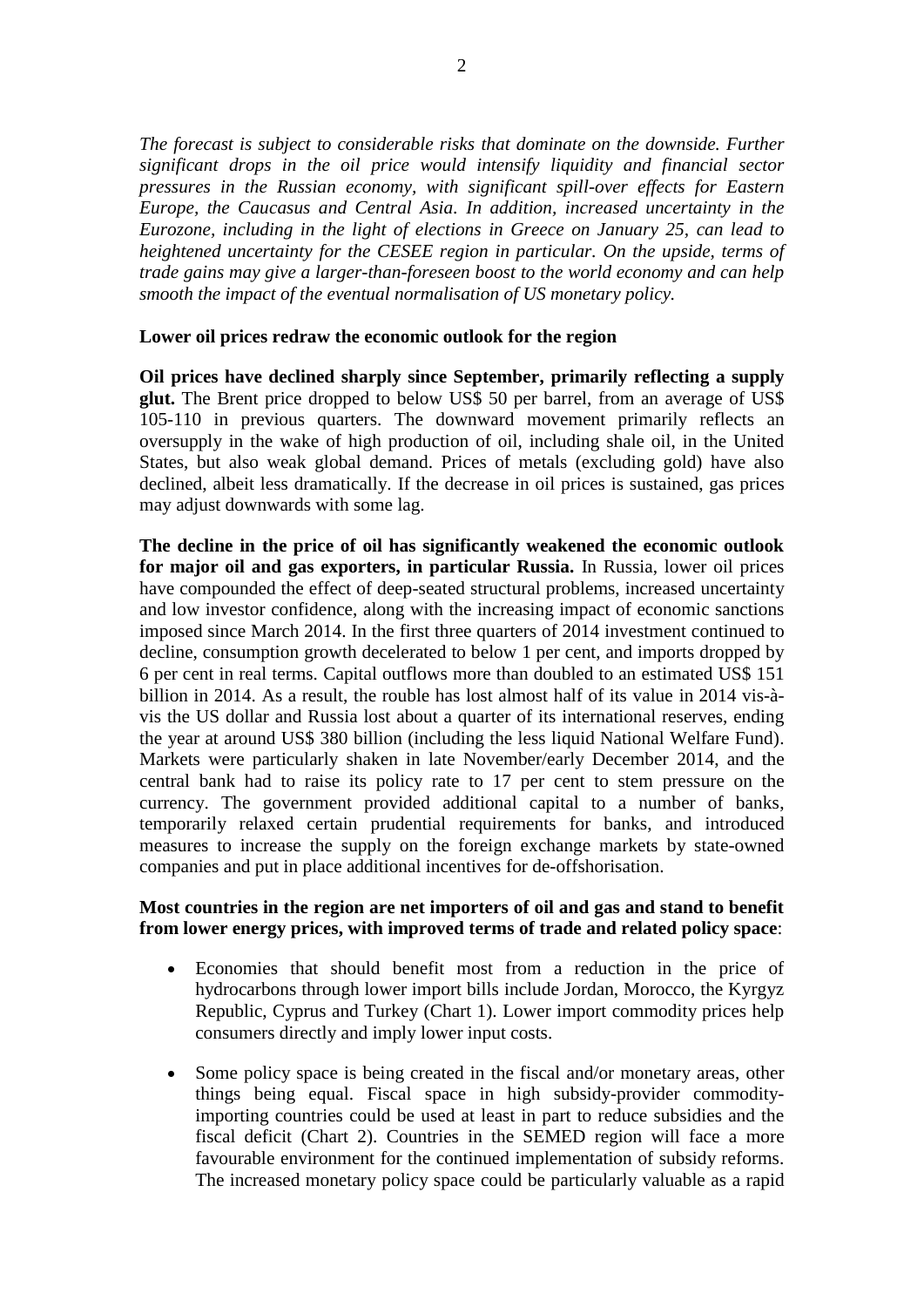normalisation of US monetary policy may abruptly push borrowing costs higher and reduce net capital inflows to emerging markets. Lower oil prices may push back, or smooth, the timetable for normalisation/interest rate increases in the US, allowing emerging markets to use some of their own enhanced room for monetary policy (as a result of lower oil prices) and ease domestic interest rates in support of growth. Lastly, countries with still significant inflation volatility can use this window to anchor inflation at a lower level.

 Lower inflation volatility and monetary easing in countries with still significant financial dollarisation can lead to a shift to local currency assets and liabilities, thus helping sustainability in the banking sector and households.

**At the same time, for a number of countries in Eastern Europe and the Caucasus (EEC) and Central Asia these gains are likely to be more than offset by a reduction in export demand as well as remittances and investment from Russia.**  In a number of countries with strong economic links to Russia, for instance Armenia and Belarus, currencies came under pressure in December 2014 as the rouble tumbled. These pressures have been contained so far but may resume if low oil prices persist. Similarly, though to a lesser extent, in SEMED economies the gains from lower oil prices may be partially offset by lower export demand, investment and remittances from the oil-rich Gulf Cooperation Council (GCC) countries.

**Ukraine's economy remains in a precarious state.** The death toll in the East of Ukraine has been rising despite the ceasefire. International reserves have declined to one month of imports, despite capital controls, and external financing needs are higher than estimated earlier. Government debt has been rising rapidly as a share of GDP and fiscal and quasi-fiscal pressures remain significant. Banking sector balance sheets have been subject to deposit outflows and currency depreciation. The authorities are dealing with multiple banking sector restructuring issues. Energy security remains a serious issue due to shortages of coal and uncertain longer term prospects of Russian gas deliveries beyond the October 2014 "winter package" deal. So far, the transit flow of gas to Europe through Ukraine has not been disrupted but a possible interruption of supplies during the winter season remains a source of concern.

### **Diverging advanced economies**

**The performances of advanced markets have been increasingly divergent.** In the United States, growth has been relatively strong, unemployment continues to decline, and lower commodity prices may provide a further boost to consumption. Price developments might also allow the Federal Reserve to push back interest rate hikes. In contrast, in the Eurozone growth is anaemic, unemployment is high and consumer prices are declining also as energy prices drop, bringing closer the time when the European Central Bank (ECB) may launch its own quantitative easing (QE) programme. This divergent performance leaves much of the transition region exposed to the weaknesses of both Russia's and the Eurozone's economies, while, alongside other emerging markets, they face the prospect of tighter financial conditions with lower capital inflows as the United States is expected to tighten monetary policy further.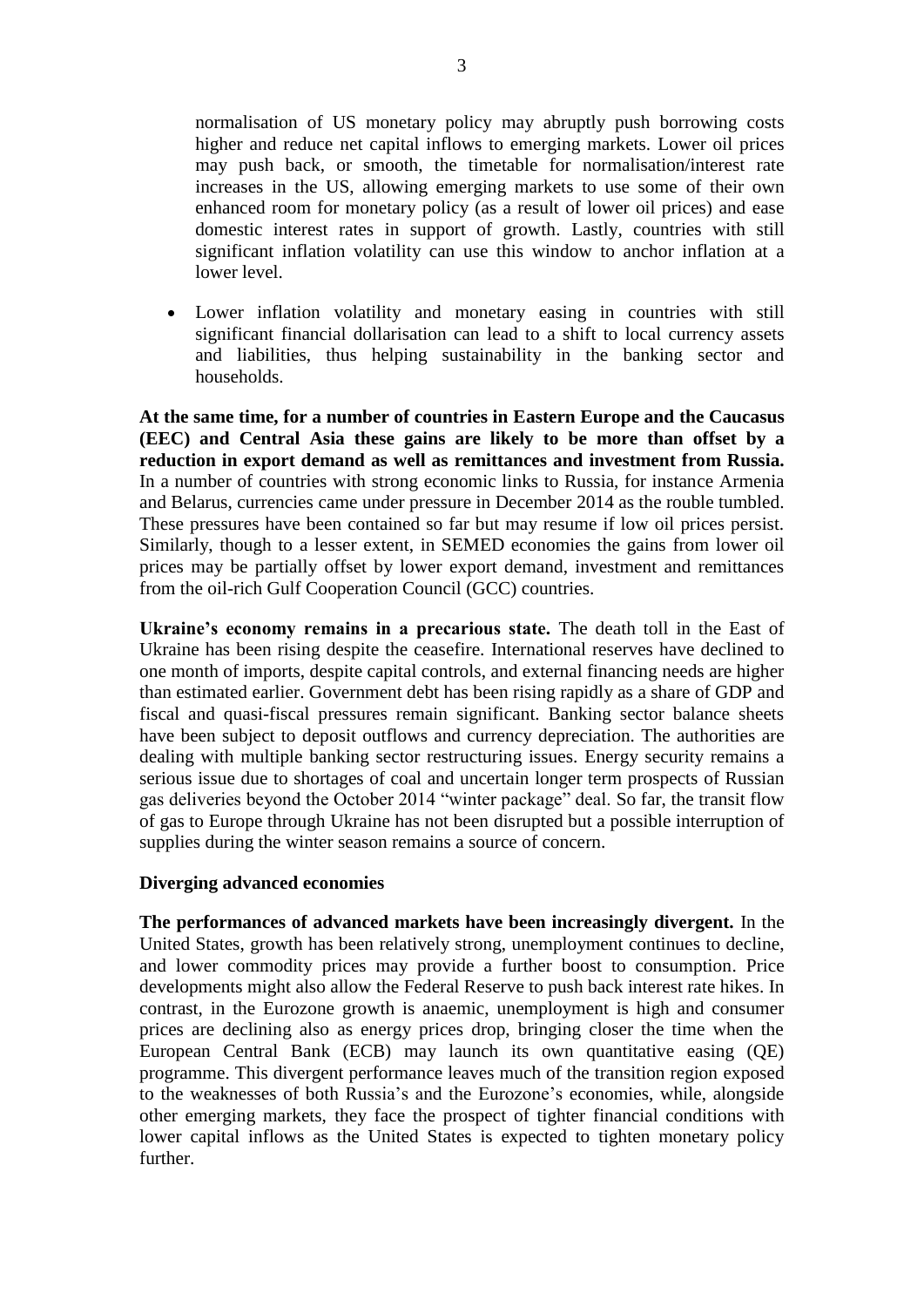**Recovery in central Europe and the Baltic states (CEB) has continued.** Across this sub-region, stronger domestic demand has been supported by favourable labour market dynamics (Chart 3). Coupled with low inflation translating into higher disposable income, this has helped to offset poorer export performance related to the weak demand from the eurozone. In Hungary, growth has also been supported by oneoff factors, namely, accelerated disbursement of EU funds at the end of the EU financial cycle and a boost to household disposable income from cuts in utility tariffs. In Slovenia, growth has surprised on the upside partly due to temporary factors, such as investments financed by EU funds and higher consumption due to somewhat delayed corporate restructuring, but also due to longer-term positive developments as reflected in increased business confidence and a persistently lower country risk premium.

**Domestic demand also supported growth in parts of south-eastern Europe (SEE), although developments in the region have been more mixed.** Serbia entered a recession in 2014 as widespread damage from the floods in May 2014 compounded existing economic weaknesses, and growth slowed down significantly in Montenegro towards the end of the year partly on account of a delayed investment agenda. In contrast, sustained export expansion supported further growth in FYR Macedonia and a better than expected performance in Bosnia and Herzegovina, which also suffered major flood damage in May. Although Cyprus remained in recession, key sectors such as tourism and legal and accounting services have started to record positive growth rates again, and the country's overall economic performance has continued to surprise on the upside.

**Growth in the Eastern Europe and the Caucasus (EEC) region and Central Asia decelerated considerably towards the end of 2014.** Commodity exporting countries (Kazakhstan and, to some extent, Azerbaijan and Turkmenistan) have been adversely impacted by the drop in oil prices. At the same time, lower export demand and remittances from Russia and the decline in consumer and investor confidence weighed on the growth rates of many commodity importers. Georgia, whose economy relies to a lesser extent on either Russia or commodities, was the only country in EEC and Central Asia where growth is estimated to have accelerated markedly in 2014, to 5 per cent.

**Growth in Turkey slowed to 1.7 per cent year-on-year in the third quarter of 2014 and is estimated to have reached 2.9 per cent in 2014 as a whole** as a boost from net exports and government expenditure was offset by constrained domestic demand due to tight monetary conditions, which were necessary to tame high inflation pressures.

**Recovery in the South and Eastern Mediterranean (SEMED) has proceeded slower than expected.** Increased regional geopolitical tensions and necessary fiscal retrenchment constrained growth in Jordan, the contraction in agricultural output weighed on Morocco's performance, and in Tunisia strikes negatively affected overall economic activity. In contrast, growth picked up in Egypt where investment growth resumed thanks to policy reforms and a more stable political situation. Unemployment in the region remains elevated at 12.4 per cent (and 15.2 per cent in Tunisia) according to the latest available data.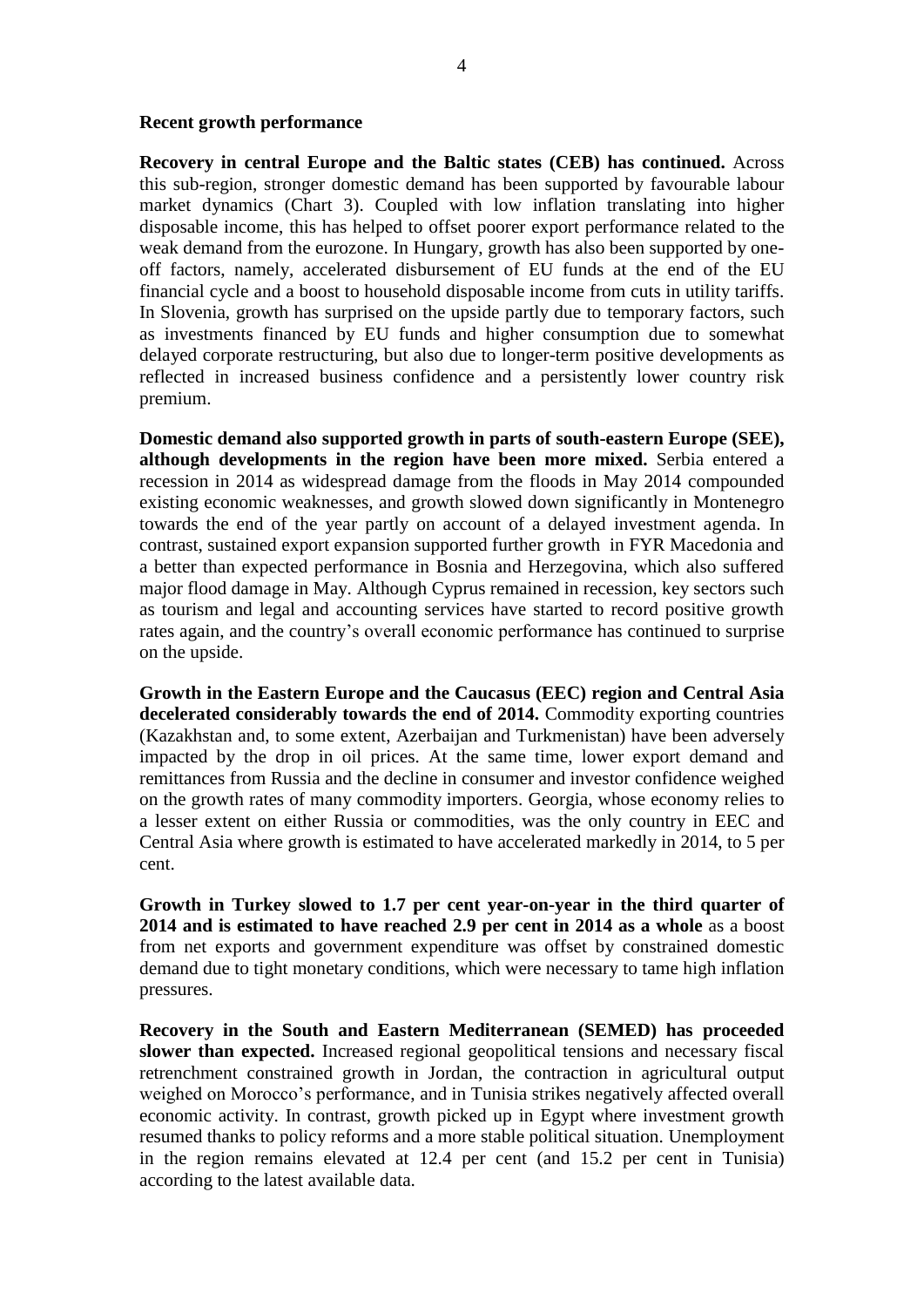## **Remittances**

**Remittances from Russia to Central Asia and the EEC continued to decline** (Chart 4). Partial data for the fourth quarter in 2014 suggest that the decline is likely to have accelerated in recent months, entering two-digit percentage rate territory, as the Russian economy weakened and the sharp drop in the value of the rouble reduced the US dollar (and also local currency) value of the remitted earnings. Lower remittances inflows will affect consumption adversely and likely add to downward pressures on a number of currencies in EEC and Central Asia, which also face reduced export demand and investment flows from Russia.<sup>2</sup>

### **Capital flows and currency movements**

**Private capital flows to the transition region remained modest**. In net terms, the CEB and SEE regions saw a capital outflow of around 0.5 per cent of GDP on average in the first three quarters of 2014 (annualised). Net private capital outflow from Russia continued in the third quarter, bringing the total to US\$ 85 billion (more than 6 per cent of GDP) in the first nine months of the year. Preliminary data suggest that outflows further accelerated in the fourth quarter, bringing the total amount to around US\$ 151 billion.

**The region's currencies have weakened somewhat against the US dollar,** beyond broader trends in emerging markets (Chart 5). The rouble lost more than 40 per cent of its value against the US dollar between mid-September 2014 and early January 2015. Various capital controls and administrative restriction were introduced in Ukraine to arrest further depreciation of the hryvnia. This has led to the emergence of a de facto dual exchange rate market.

**The depreciation of the rouble increased pressures on the currencies of economies with strong trade, investment and remittances ties to Russia.** A number of currencies in Central Asia and EEC depreciated by 10 to 35 per cent against the US dollar, with the most significant downward movements observed in Belarus, Turkmenistan and Armenia. Kazakhstan has thus far refrained from devaluation.

### **Credit conditions**

 $\overline{a}$ 

**Credit growth remained subdued in CEB and SEE regions.** Parent banks continued reducing their exposure to the CEB and SEE regions, although this contraction was largely offset by the growth of the domestic deposit base, and credit standards kept being tightened, according to surveys of lending conditions. Growth of credit to the corporate sector has remained particularly low and in many cases negative.

**Non-performing loans (NPLs) have been high for a long time in many countries and are a major obstacle to sustained credit recovery.** The current levels are close to 20 per cent in most SEE countries and Ukraine. In Kazakhstan they exceed 30 per

<sup>2</sup> See *Transition Report* 2014 and September 2014 *Regional Economic Prospects* for a discussion of regional economies' overall exposure to Russia.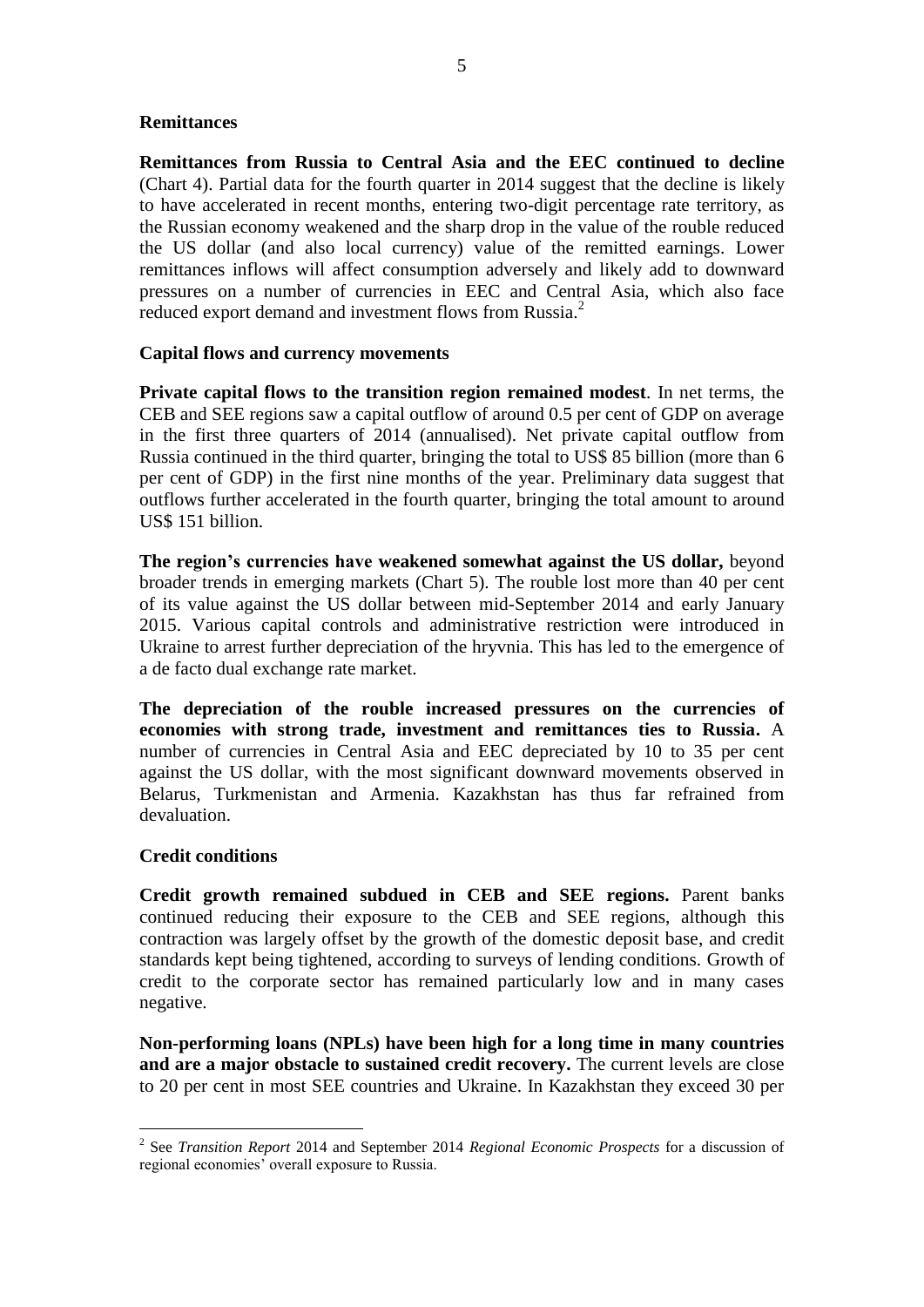cent while in Cyprus they are around 50 per cent. Impediments to resolution of NPLs vary from country to country, ranging from regulatory and tax disincentives to issues related to treatment of different loans to the same borrower to regulatory forbearance. Mirroring bad loans on bank balance sheets, corporate balance sheets also need to be cleansed of liabilities that are no longer performing.

## **Inflation**

**Inflation rates have remained predominantly low across the region, but deflation is not a policy problem in most countries.** Lower energy prices have further dampened inflation and in several countries consumer prices continued declining while consumption grew, signalling that inflationary expectations have not been reanchored to lower prices. However, countries with a high private or public debt burden are vulnerable to rising real interest rates if deflation sets in. In contrast, in Belarus, Egypt, Mongolia, Russia, Turkey and Ukraine, inflation has remained high, fuelled to a significant extent by higher prices of imports following currency depreciations. In Russia, the partial ban on imports of food from the EU and a number of other countries exacerbated inflationary pressures. In Egypt, the recent increase in inflation in part reflects the impact of the energy subsidy reform.

## **Outlook**

**In our baseline scenario, growth in the transition region is estimated to have slowed down from 2.3 per cent in 2013 to 1.6 per cent in 2014 and is expected to turn negative in 2015.** The estimated 2014 outcome is slightly better than projected in September 2014, on account of stronger growth performance in Central Europe and a more moderate deceleration in Russia than expected (Table 1). In contrast, the forecast for 2015 has been revised down significantly from September.

**The downward revision reflects divergent prospects of commodity exporters and commodity importers.** Weaker commodity prices have significantly weakened the economic outlook for Russia and other oil and gas exporters (Chart 6) as well as a number of countries with particularly strong ties to the Russian economy. At the same time, the overall growth rate in commodity importing economies is expected to strengthen in 2015, from 2.1 to 2.4 per cent (Table 1 and Chart 6).

• In Russia, output is expected to contract by close to 5 per cent in 2015 due to a combination of sharply lower oil prices, deeply rooted structural problems, low investor and consumer confidence and economic sanctions. Investment is projected to contract at a double-digit rate as local borrowing costs are soaring and external funding is constrained by sanctions. Consumption will contract as real incomes are eroded and fiscal transfers are more constrained under the budget's adjustment to lower oil revenue. Any major fiscal stimulus using reserve funds may not be effective, given the aging production structure, already high inflation, and the acute risk that rouble funding will put additional pressure on the currency. Net exports will likely increase because of the sharp drop in imports as domestic demand contracts and external funding is constrained. Inflation is expected to edge up further in double digit territory, reflecting a partial pass-through from the deep currency depreciation.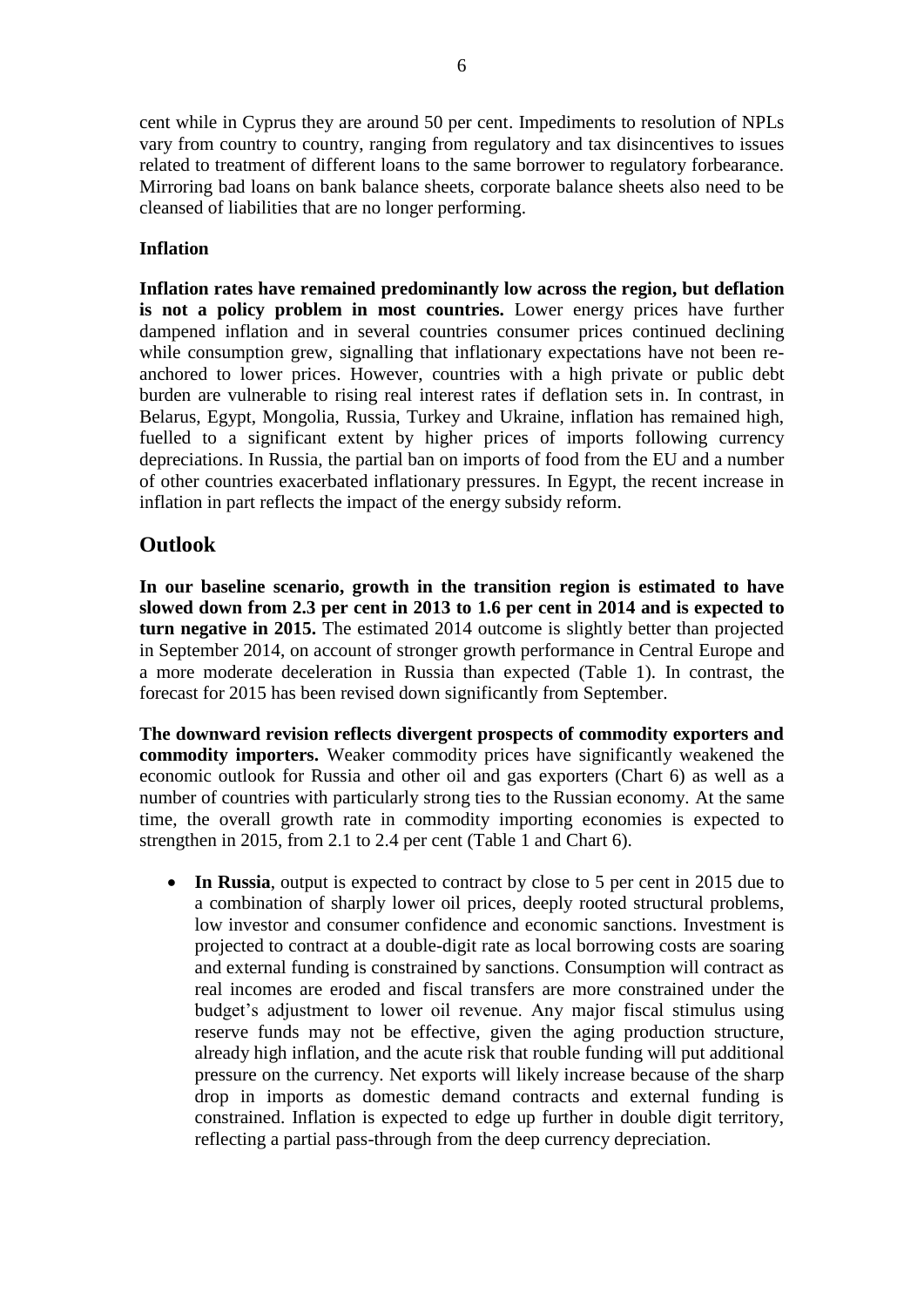- **Ukraine's** economy is expected to continue undergoing necessary, if painful, adjustments with the support of an IMF programme, but material external refinancing risks, uncertainty about the volume and timing of international financial assistance, and the damage to infrastructure and production capacities in Donbas will all weigh on growth in 2015, resulting in continued recession.
- Growth momentum in the **CEB** and **SEE** regions is expected to be sustained, supported by domestic demand and lower commodity import bills. Growth is also expected to resume in Cyprus, where economic conditions have been gradually improving.
- Growth in the **EEC** region (excluding Ukraine) and **Central Asia** is expected to decelerate significantly on account of the region's strong economic ties with Russia. In Armenia and Moldova growth is projected to come to a halt while Belarus is forecast to enter recession. The economies of Azerbaijan, Kazakhstan and Turkmenistan will be negatively affected by declining commodity prices.
- **Turkey's** economy is expected to grow at the rate of 3 per cent in 2015, as the impetus from the lower oil import bill and potential monetary easing against the background of lower inflation is partly offset by continued weakness in external demand and lower spending by tourists from Russia and Ukraine.
- Growth in the **SEMED** region is expected to pick up to 3.9 per cent in 2015, supported by lower oil prices as well as economic reform measures across the region. Subsidy reforms are being facilitated by the oil price drop. At the same time, regional geopolitical risks remain very significant with conflicts in Libya and Syria/Iraq.

**The projections assume a challenging external environment.** It reflects a combination of expectations of tightening of monetary policy in the US (though possibly eased by the oil price drop), continued weakness in the Eurozone, a recession in Russia as the economy adjusts to lower oil prices and sanctions, and ongoing tensions in Ukraine. Furthermore, continued cross-border bank deleveraging limits scope for credit growth, in particular in the CEB and SEE countries.

## **Risks to the outlook**

**The forecast remains subject to high uncertainty. The key downside risk is a significant further drop in oil prices, which would intensify pressures on the Russian economy**, its banking system and the rouble, in particular in light of the significant external debt repayments in 2015 (estimated at around US\$ 150 billion), the declining (though still significant) level of reserves, and the highly constrained access to international capital markets. A deepening liquidity crunch in Russia would in turn have significant contagion effects for the economies in EEC and Central Asia, as seen already in December 2014.

**A continued high risk is geopolitical, related to a possibility of further escalation of the crisis in Ukraine/Russia,** with significant spill-over effects for the entire region. Although a tri-lateral deal on gas supplies between Ukraine, Russia and the EU has been reached, possible disruptions in supply of gas during the winter season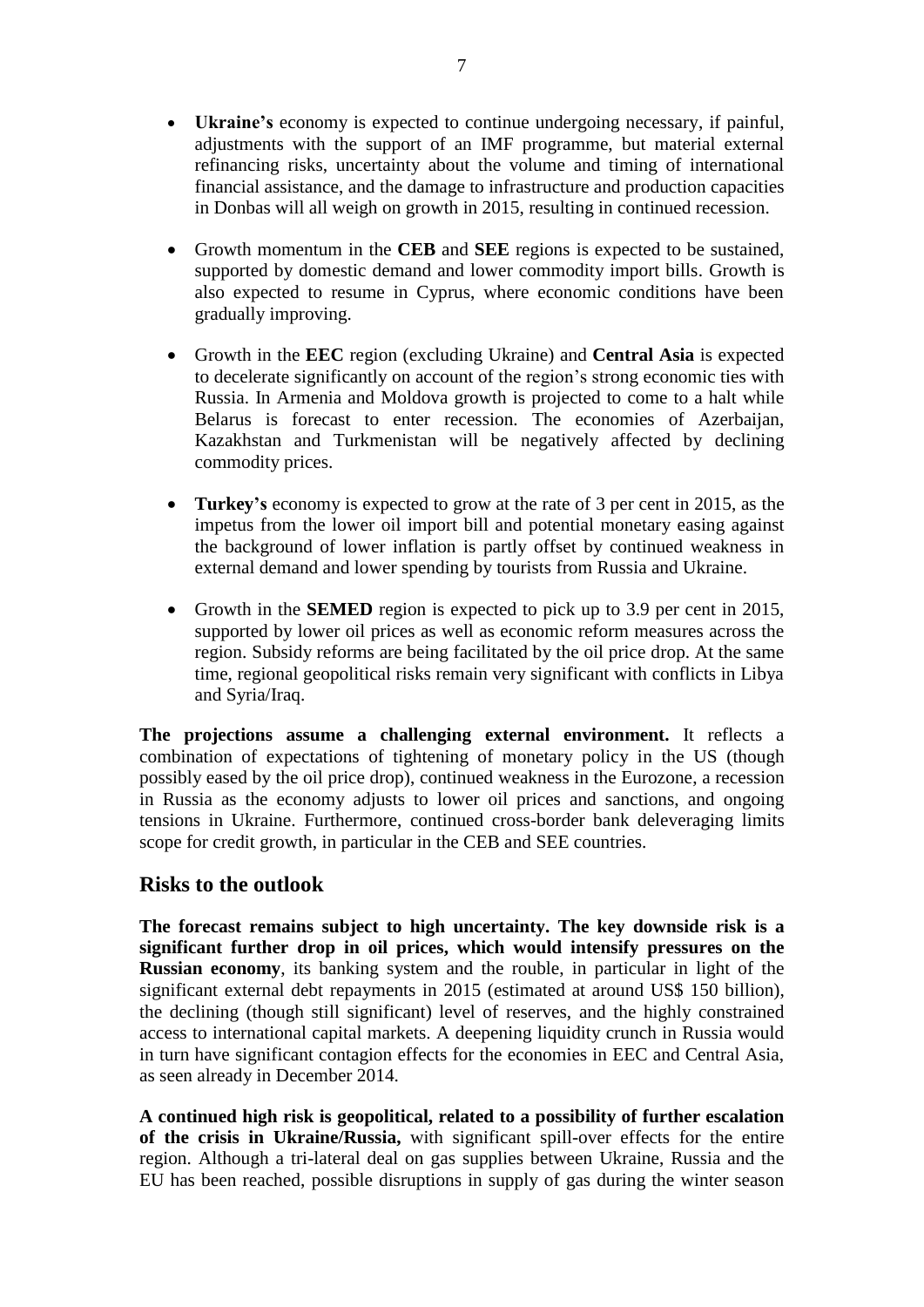remain a source of concern. Similarly, an escalation of geopolitical turmoil in the Middle East and North Africa would pose a significant downside risk for SEMED countries and Turkey.

**A prolonged divergence between the performance of the US and the Eurozone, coupled with weaker demand from China, is another source of risk, with particular concerns regarding the eurozone's economy.** The outcome of the Greek elections on 25 January may substantially increase economic uncertainty in the Eurozone, sending jitters throughout the financial markets. Important national elections in the coming months in the EU, including in the UK, may also bring about heightened uncertainty. A scenario of renewed turbulence in the Eurozone would have the strongest adverse impact on the economies of CEB and SEE, which have the closest trade and financial links with the single currency area.

**There are however some upside to the forecast, too**. Terms of trade gains may give a larger-than-foreseen boost to the world economy and could smooth the impact of the eventual normalisation of US monetary policy*.*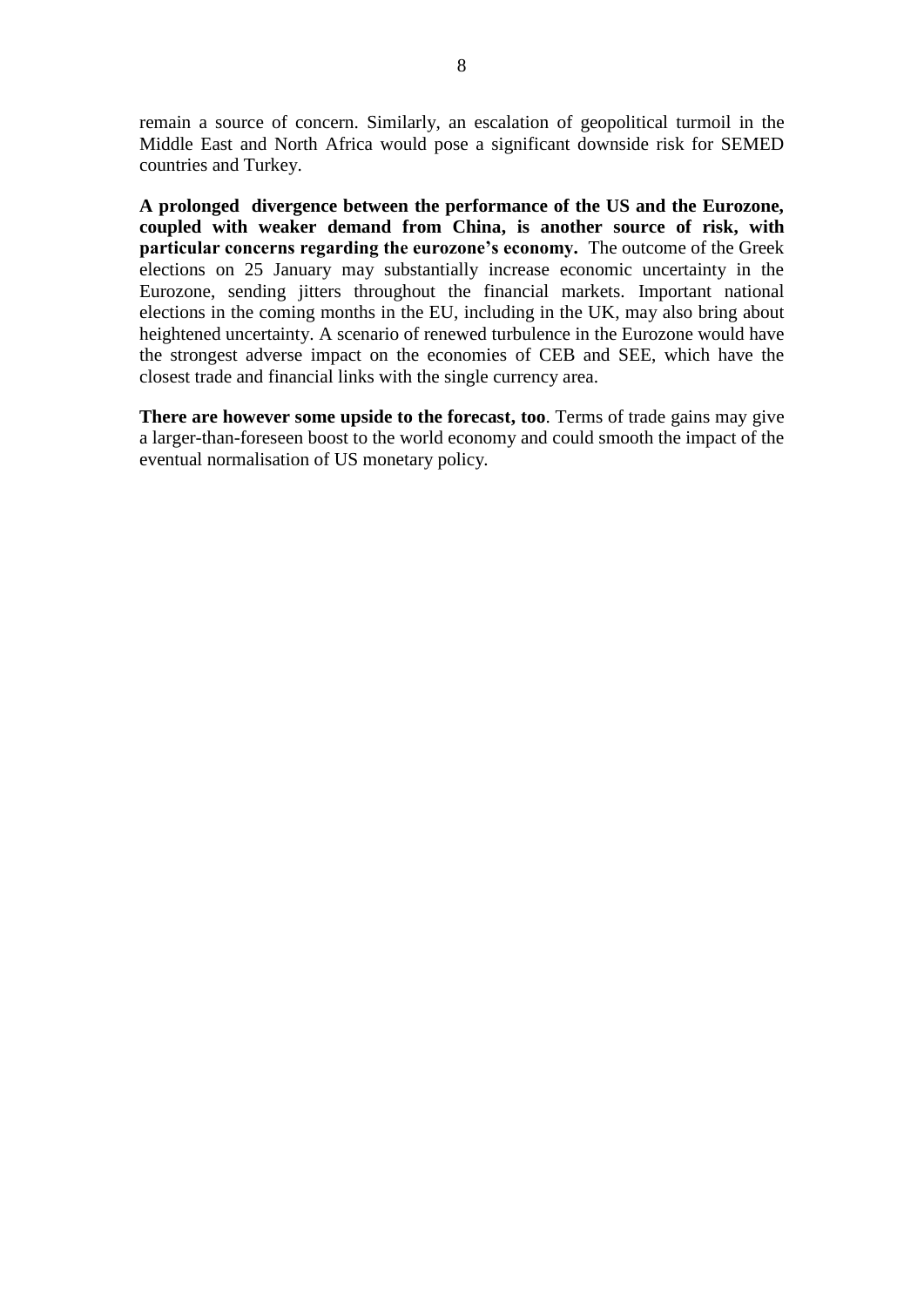#### **Table 1: Real GDP Growth**

*(In per cent; EBRD forecasts as of 16 January 2015)*

|                                                                                                                         | Actual        | <b>Current forecast</b> |            | EBRD Forecast in September<br>2014 |                       |
|-------------------------------------------------------------------------------------------------------------------------|---------------|-------------------------|------------|------------------------------------|-----------------------|
|                                                                                                                         | 2013          | 2014                    | 2015       | 2015                               | Change Sept.-<br>Jan. |
| <b>Central Europe and the Baltic states</b>                                                                             |               |                         |            |                                    |                       |
| Croatia                                                                                                                 | $-0.9$        | $-0.5$                  | 0.5        | 0.5                                | 0.0                   |
| Estonia                                                                                                                 | 16            | 17                      | 2.2        | 2.5                                | $-0.3$                |
| Hungary                                                                                                                 | 1.5           | 3.2                     | 2.4        | 2.2                                | 0.2                   |
| Latvia                                                                                                                  | 4.2           | 2.5                     | 3.0        | 3.7                                | $-0.7$                |
| Lithuania                                                                                                               | 3.3           | 2.9                     | 3.2        | 3.4                                | $-0.2$                |
| Poland                                                                                                                  | 1.7           | 3.2                     | 3.0        | 3.3                                | $-0.3$                |
| Slovak Republic                                                                                                         | 1.4           | 2.4                     | 2.6        | 3.0                                | $-0.4$                |
| Slovenia<br>A verage $1,2$                                                                                              | $-1.0$<br>1.5 | 2.7<br>2.8              | 1.6<br>2.6 | 1.0<br>2.8                         | 0.6<br>$-0.2$         |
| South-eastern Europe                                                                                                    |               |                         |            |                                    |                       |
| Albania                                                                                                                 | 14            | 1.5                     | 2.5        | 2.5                                | 0.0                   |
| Bosnia and Herzegovina                                                                                                  | 2.5           | 0.9                     | 2.7        | 2.7                                | 0.0                   |
| <b>Bulgaria</b>                                                                                                         | 1.1           | 1.5                     | 0.8        | 2.0                                | $-1.2$                |
| Cyprus                                                                                                                  | $-5.4$        | $-2.1$                  | 0.7        | 0.0                                | 0.7                   |
| FYR Macedonia                                                                                                           | 2.7           | 3.8                     | 3.5        | 3.0                                | 0.5                   |
| Kosovo                                                                                                                  | 3.4           | 2.5                     | 3.5        | 3.5                                | 0.0                   |
| M ontenegro                                                                                                             | 3.3           | 13                      | 3.0        | 2.5                                | 0.5                   |
| Romania                                                                                                                 | 3.5           | 2.6                     | 2.8        | 2.8                                | 0.0                   |
| Serbia                                                                                                                  | 2.6           | $-2.0$                  | 0.5        | 2.0                                | $-1.5$                |
| A verage (excl. Cyprus) <sup>1</sup>                                                                                    | 2.8           | 1.7                     | 2.2        | 2.6                                | $-0.4$                |
| <b>Eastern Europe and the Caucasus</b>                                                                                  |               |                         |            |                                    |                       |
| Armenia                                                                                                                 | 3.5           | 3.0                     | 0.0        | 3.5                                | $-3.5$                |
| Azerbaijan                                                                                                              | 5.7           | 2.8                     | 1.5        | 3.0                                | $-1.5$                |
| <b>Belarus</b>                                                                                                          | 1.0           | 1.5                     | $-1.5$     | 0.5                                | $-2.0$                |
| Georgia                                                                                                                 | 3.3           | 5.0                     | 4.2        | 4.0                                | 0.2                   |
| Moldova                                                                                                                 | 9.4           | 3.0                     | 0.0        | 4.0                                | $-4.0$                |
| Ukraine                                                                                                                 | 0.0           | $-7.5$                  | $-5.0$     | $-3.0$                             | $-2.0$                |
| A verage '                                                                                                              | 1.8           | $-2.6$                  | $-2.3$     | $-0.5$                             | -1.8                  |
| Turkey                                                                                                                  | 4.1           | 2.9                     | 3.0        | 3.2                                | $-0.2$                |
| <b>Russia</b>                                                                                                           | 13            | 0.4                     | $-4.8$     | $-0.2$                             | $-4.6$                |
| <b>Central Asia</b>                                                                                                     |               |                         |            |                                    |                       |
| Kazakhstan                                                                                                              | 6.0           | 4.3                     | 15         | 5.1                                | $-3.6$                |
| Kyrgyz Republic                                                                                                         | 10.5          | 3.6                     | 3.2        | 4.8                                | $-16$                 |
| Mongolia                                                                                                                | 11.7          | 6.0                     | 3.5        | 5.5                                | $-2.0$                |
| Tajikistan                                                                                                              | 7.4           | 6.7                     | 4.4        | 4.4                                | 0.0                   |
| Turkmenistan                                                                                                            | 10.2          | 10.2                    | 9.7        | 10.0                               | $-0.3$                |
| Uzbekistan<br>A verage $1$                                                                                              | 8.0<br>7.1    | 8.0<br>5.6              | 7.8<br>3.5 | 7.6<br>6.0                         | 0.2<br>$-2.5$         |
| Southern and Eastern Mediterranean                                                                                      |               |                         |            |                                    |                       |
| Egypt                                                                                                                   | 2.1           | 2.2                     | 3.8        | 3.2                                | 0.6                   |
| Jordan                                                                                                                  | 2.8           | 3.1                     | 3.7        | 4.1                                | $-0.4$                |
| Morocco                                                                                                                 | 4.4           | 2.4                     | 4.6        | 4.7                                | $-0.1$                |
| Tunisia                                                                                                                 | 2.4           | 2.3                     | 3.0        | 4.2                                | $-1.2$                |
| A verage $1,3$                                                                                                          | 2.7           | 2.3                     | 3.9        | 3.7                                | 0.2                   |
| Average EBRD region (incl. Cyprus) <sup>1</sup>                                                                         | 2.3           | 1.6                     | $-0.3$     | 1.7                                | $-2.0$                |
| Average commodity exporters 4                                                                                           | 2.0           | 1.0                     | $-3.8$     | $0.5\,$                            | $-4.3$                |
| Average commodity importers                                                                                             | 2.6           | 2.1                     | 2.4        | 2.7                                | -0.3                  |
| <sup>1</sup> Weighted averages. The weights used for the growth rates are WEO estimates of nominal dollar-GDP for 2012. |               |                         |            |                                    |                       |

<sup>1</sup> Weighted averages. The weights used for the growth rates are WEO estimates of nominal dollar-GDP fo<br><sup>2</sup> Weighted averages do not include the Czech Republic, for which EBRD no longer produces a forecast.

2 Weighted averages the heights doesn't have grownhated at the definition of leminar dollar details.<br>2 Weighted averages do not include the Czech Republic, for which EBRD no longer produces a forecast.<br>3 EBRD figures and f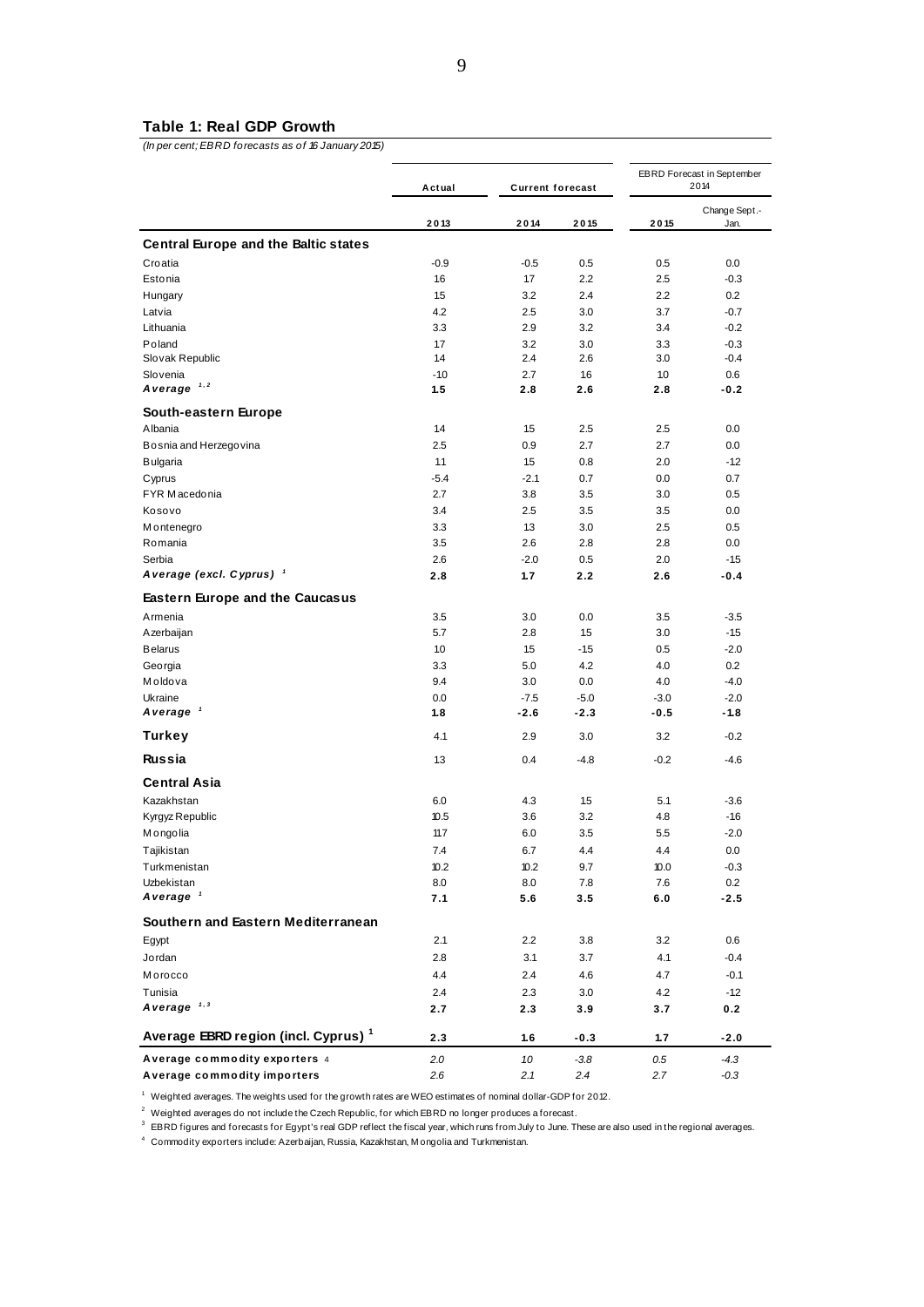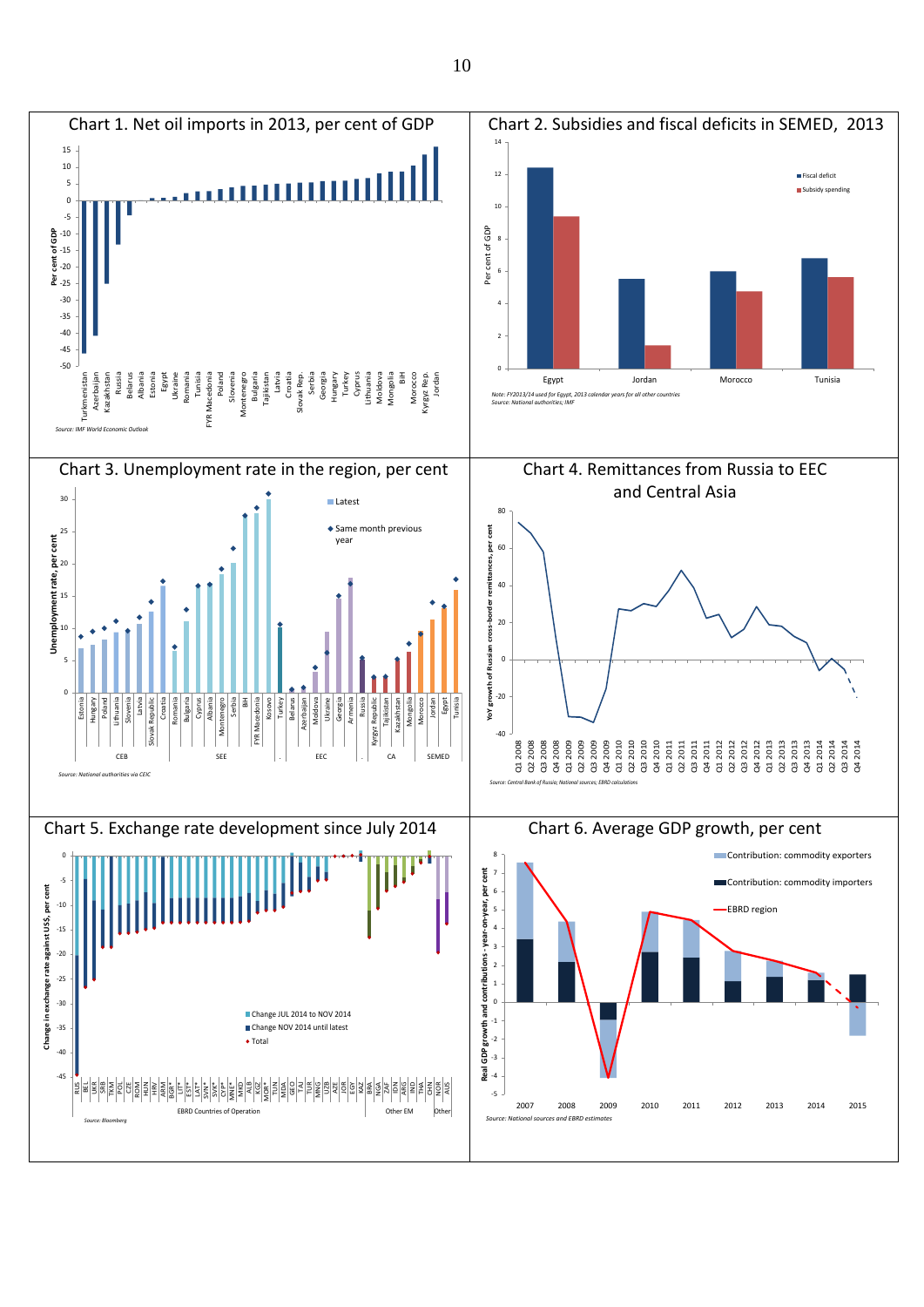## **Regional updates**

## **Central Europe and the Baltic States (CEB)**

Growth rates in the CEB region have, on the whole, held up better than was expected at the onset of the Russia-Ukraine crisis, and given the deteriorating growth picture in the Eurozone. Relative to the projection issued in September 2014 the weighted average of growth in the eight countries has been only marginally changed to 2.8 per cent in 2014 and 2.6 per cent in 2015. The year 2014 has been significant in that domestic demand became the key support to growth in all countries. By contrast, net exports have suffered from weakening demand in the Eurozone and in other emerging markets (which often provide the final demand in integrated value chains), and from developments in Russia. Domestic consumption has benefited from strong labour market dynamics and low, and in some instances negative, inflation, which has supported household real disposable incomes. Monetary policy in Poland and Hungary has eased further, and currencies in both countries depreciated substantially vis-à-vis the euro in the second half of the year. All eight economies in the region are net oil importers, and we estimate that the substantial fall in the oil price since June last year has reduced annual import bills by around 2 per cent of GDP on average.

- **Poland's** growth has remained relatively buoyant since mid-2013, and continues to rely primarily on domestic demand. Expectations for the growth path in 2014 and 2015 growth have been scaled back somewhat given the adverse effects on exports and industrial sector confidence that emerged from last summer's tensions around Ukraine and the deterioration in Eurozone demand. Still, growth last year likely remained somewhat above 3 per cent. Household consumption is the major component of demand supporting growth. Spending is supported by positive developments in the labour market, as the unemployment rate has fallen to 8.2 per cent at year-end (according to Eurostat), and nominal earnings growth exceeded 3 per cent while consumer inflation has dropped close to zero. This year should see a slight deceleration in growth, notwithstanding the gain in competitiveness vis-à-vis the euro.
- **Hungary**'s growth accelerated significantly in 2014, to an estimated 3.2 per cent. Strong growth in the first half of the year was boosted by a number of exceptional factors, such as the accelerated disbursement of EU funds and the one-off boost to household disposable income from cuts in utility tariffs. Since the middle of the year a clear deceleration set in, including due to weakening growth in Germany and elsewhere in the Eurozone which became evident in much diminished growth in Hungarian industrial production. In 2015 earlier temporary factors are no longer relevant and the external environment has deteriorated. Growth is forecast to be closer to the still slow pace of underlying trend growth. Risks linger as Hungary remains exposed to any monetary tightening in the US, though equally could benefit from monetary easing by the ECB.
- After a significant slowdown in 2013, growth in the **Slovak Republic** last year again recovered to an estimated 2.4 per cent. A similar pace of growth is expected for this year. Significantly, growth is now much more reliant on domestic demand with both consumption and investment contributing to growth in equal measure. Consumption in particular has benefited from more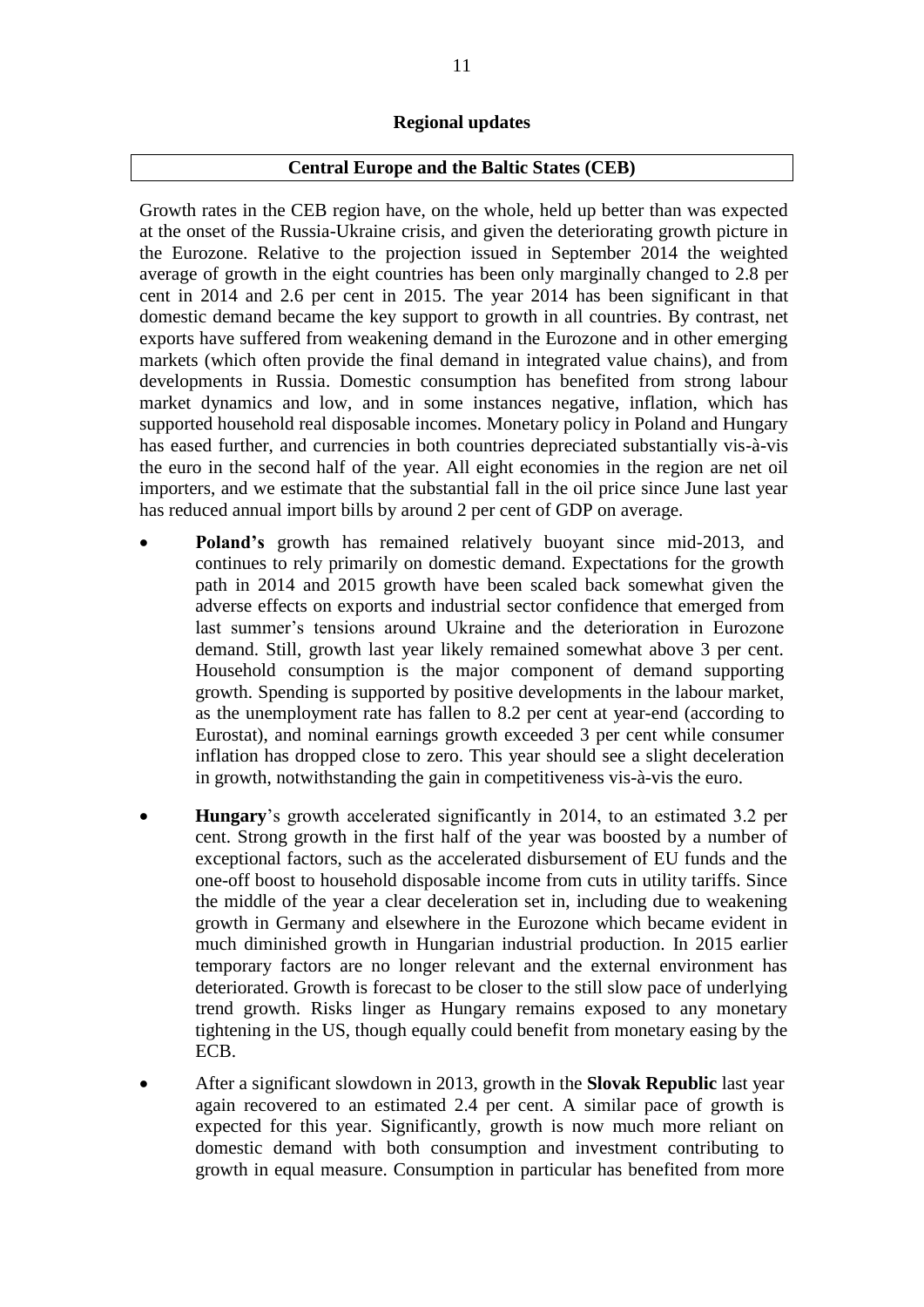dynamic earnings growth, with real incomes boosted as price levels have remained essentially unchanged. Exports, however, fell in an annual comparison with the second quarter of last year. Given the Slovak Republic's continued high export reliance, the stagnation in the Eurozone's industrial production and capacity constraints in its all-important car industry are concerns for the coming years. There has been a minor drop in the unemployment rate, though this remains well above the EU average, with an exceptionally large component of structural and long-term unemployment.

- Estimates of last year's growth in Latvia and Lithuania have been revised down marginally compared to the last projection in September 2014. Among the three **Baltic states**, Lithuania is expected to grow most rapidly, at 2.9 per cent in 2014 and 3.2 per cent in 2015, followed by Latvia with GDP growth of 2.5 per cent and 3 per cent, respectively. We project more moderate growth rates of 1.7 per cent and 2.2 per cent, respectively, for Estonia. Domestic consumption has been the major engine of growth throughout the last two years in all three economies, underpinned by improving labour market conditions and increasing real wages. The economies of the three Baltic states are more directly exposed to developments in Russia, a major trading partner. The slide in Baltic exports to Russia due to the loss in competitiveness that resulted from the rouble depreciation is likely to exceed the negative effect of the Russian food ban that was imposed in early August. For the period up to November 2014, exports of Lithuanian-origin goods to Russia declined by 15 per cent compared with the same period of the previous year, though exporting companies have been successful in re-orienting trade to other markets.
- After consecutive slowdowns in 2012 and 2013, **Slovenia**'s GDP grew at an estimated 2.7 per cent in 2014. Growth surprised on the upside due to both domestic demand and net exports. Several factors, including the lower than expected country risk premium and increased business confidence, higher utilisation of EU funds (albeit partly used for one-off investments such as sound barriers along motorways), and somewhat slower corporate restructuring process kept domestic demand positive, while increased competitiveness through lower wages helped the country increase its exports despite a weakening growth in Eurozone. We expect growth in 2015 to continue but moderate to 1.6 per cent as necessary corporate restructuring, albeit positive for growth prospects in the medium term, weighs on consumption in the short term, and necessary fiscal consolidation limits government spending.
- Our estimate for growth in **Croatia** in 2014 remains unchanged at -0.5 per cent, implying six years in a row of recession. For 2015, we have also left our forecast of modest growth (0.5 per cent) unchanged. Like other countries in the region, Croatia may benefit from reduced global oil prices, but the economy will continue to be weighed down by weak confidence and investment, as well as likely policy paralysis in the run-up to general elections towards the end of the year.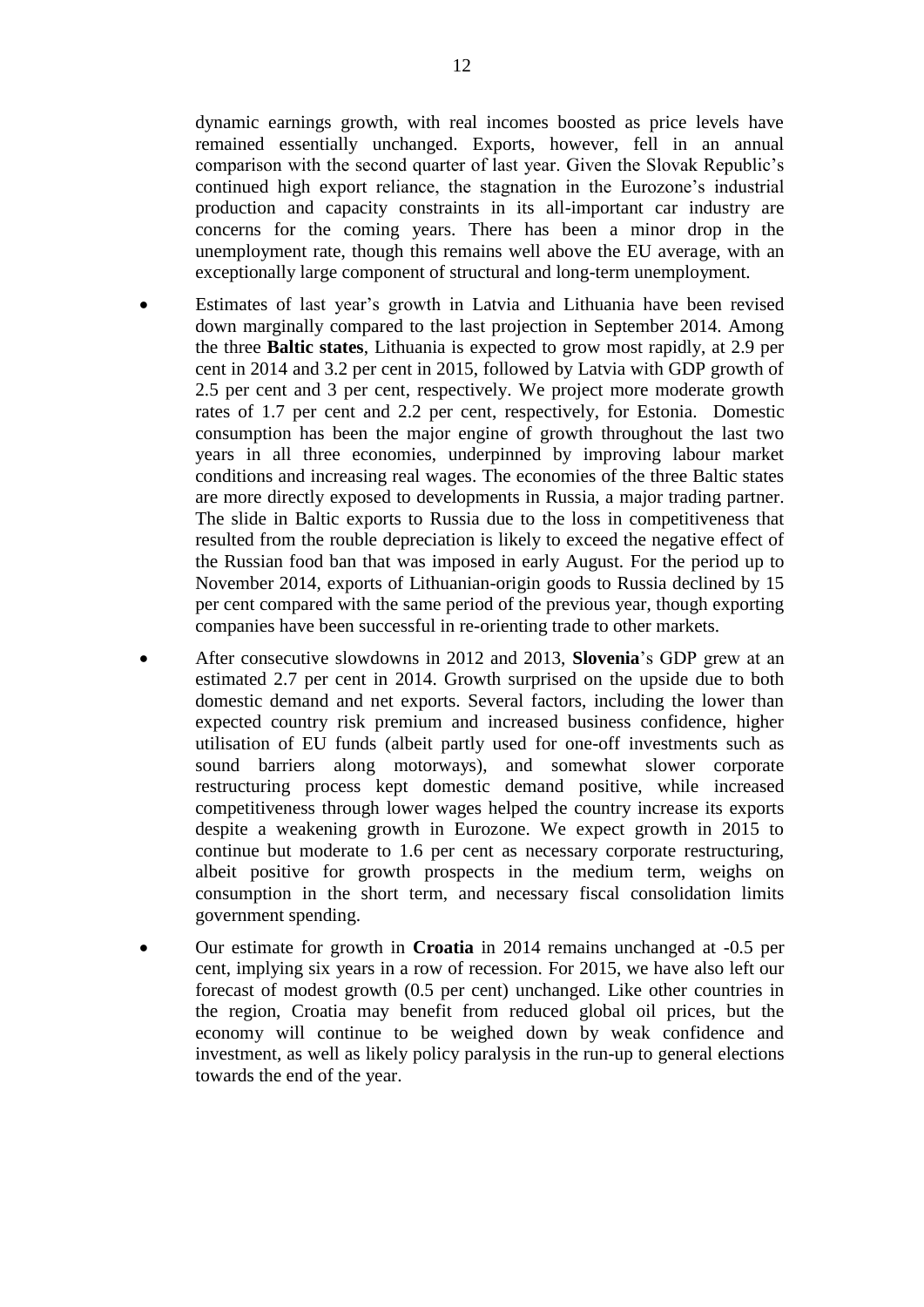### **South-Eastern Europe (SEE)**

The year 2014 proved to be a difficult one for the countries of south-eastern Europe (SEE). Pending the release of the fourth quarter data, weighted average growth is estimated at 1.7 per cent (excluding Cyprus), a full percentage point below the 2013 figure. Although the average is only marginally worse than our September 2014 forecast, the release of the third quarter data since then, along with other highfrequency data, warranted a significant downgrade in growth estimates in several cases, but also improved estimates in a couple of others. The main downward revisions were in **Serbia** and **Montenegro**. In Serbia, the damage to vital sectors of the economy from major floods in May 2014 was worse than expected. As a result, GDP is likely to have dropped by about 2 per cent for the year as a whole. Economic performance in Montenegro has been disappointing, possibly compounded by difficulties in Serbia and Russia (both countries being important sources of tourism revenue), as well as a delayed investment agenda, and growth last year is likely to have been around 1.3 per cent, rather than the 3 per cent originally expected. We have also lowered our growth estimate for **Kosovo** by a full percentage point (from 3.5 to 2.5 per cent), based on weak first quarter data (not available at the previous round) and the general sluggishness of other (albeit limited) economic indicators. On the positive side, the economy of **FYR Macedonia** has been powering ahead on the back of strong export performance and rising personal consumption, and growth is likely to have been close to 4 per cent, compared to our September forecast of 3 per cent. In **Bosnia and Herzegovina**, the impact of the floods in May was less severe than originally feared, and exports and retail sales have helped to maintain growth in positive territory. We have therefore revised our growth estimate from 0.2 to 0.9 per cent. Our estimates for **Bulgaria** and **Romania** remain unchanged, while we have lowered the growth estimate for **Albania** marginally, from 1.7 to 1.5 per cent, reflecting weak second quarter data released after our September forecast was published.

Looking ahead to the current year (2015), most countries can expect a modest gain from the dramatic reduction in the oil price. Nevertheless, the overall outlook remains subdued, reflecting country-specific constraints. Average growth this year is expected to pick up to 2.2 per cent, though down from our September forecast of 2.6 per cent. The main downward revisions are in **Bulgaria** and **Serbia**. In Bulgaria, the resolution of the banking sector difficulties that occurred last year has been delayed, which is likely to limit fiscal space and credit growth in the current year. Domestic demand will be further constrained by somewhat lower investments resulting from the cancellation of the South Stream pipeline project. Our growth forecast is thus lowered from 2 to 0.8 per cent. Serbia's economic woes are likely to continue this year and we now expect just 0.5 per cent growth, rather than the 2 per cent predicted last September. The introduction of a new IMF programme in Serbia, expected in the spring, will help restore fiscal discipline and investor confidence but will also be accompanied by front-loaded austerity measures that will keep domestic demand at depressed levels in the short term. Elsewhere, we expect a rebound in **Montenegro** on the back of strong FDI inflows and progress on a major highway project, raising our forecast from 2.5 to 3 per cent, and **FYR Macedonia** is now likely to grow at 3.5 per cent (versus 3 per cent forecast in September) with continued strong export performance. We have kept our forecasts unchanged for the region's largest economy, **Romania**, at 2.8 per cent, as rising confidence and investment and lower oil prices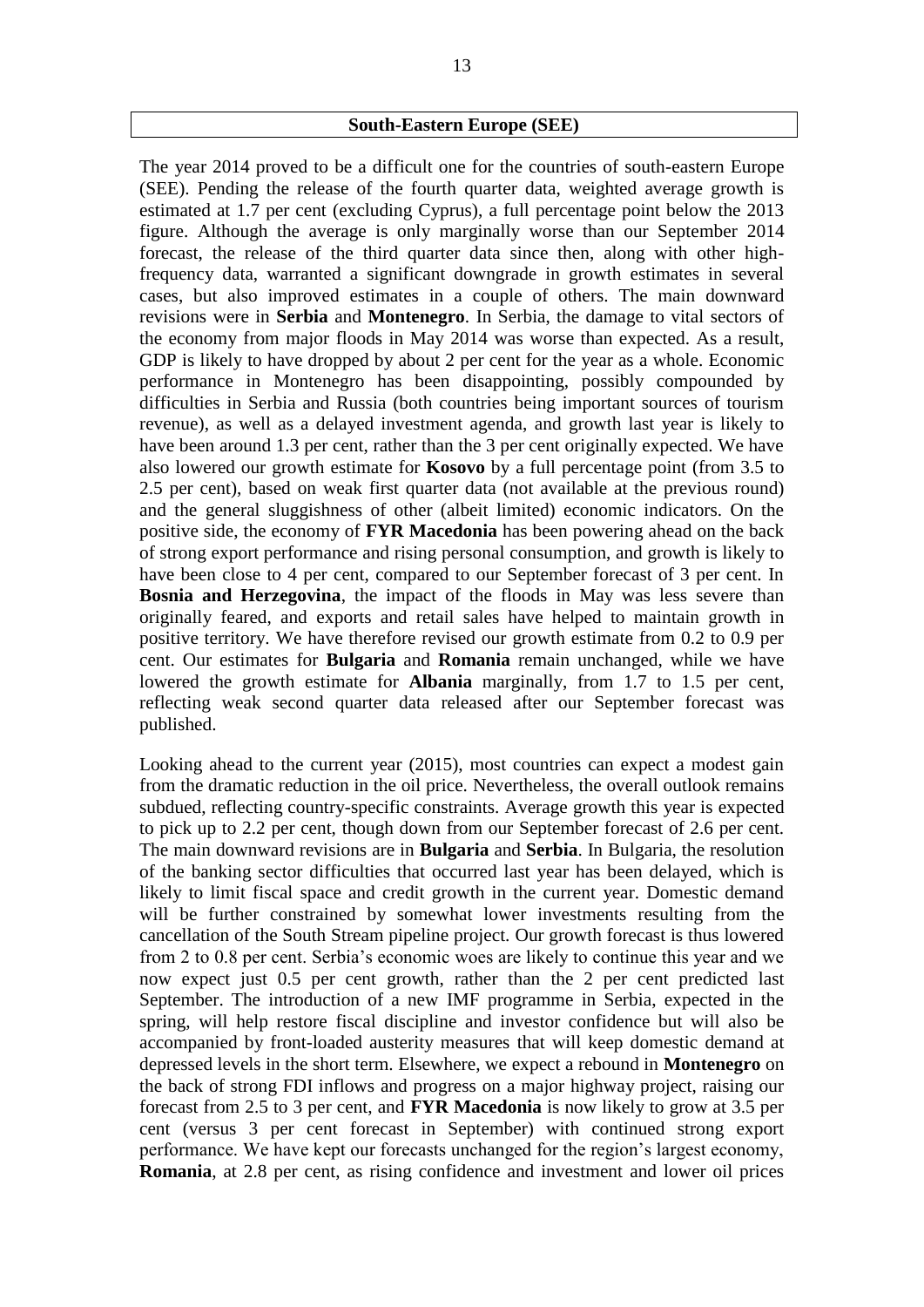may be balanced by increased geopolitical tensions and Eurozone uncertainties. Positive terms of gains are also being offset by country-specific factors and/or weak external demand outlook in **Albania, Bosnia and Herzegovina** and **Kosovo**, where we thus have maintained our forecasts.

In **Cyprus**, economic indicators have continued to surprise on the upside. The yearon-year GDP reductions in the second and third quarters of 2014 were both below 2 per cent, and the quarter-on-quarter changes have been consistently improving since mid-2013. Sectors such as trade, tourism (hotels and restaurants) and legal and accounting services have started to record positive growth rates again. As a result, we have substantially upgraded our growth estimate for 2014 from -3.5 to -2.1 per cent. For 2015, we expect Cyprus to continue on the path to recovery, aided by lower oil prices as the country has a major trade deficit in oil products. While we had expected zero growth in 2015, we have now upgraded this to 0.7 per cent. At the same time, the economy is still subject to major downside risks, and lending to the economy is still held back by the legacy of the crisis and the high level of NPLs (around 50 per cent).

### **Turkey**

Amidst Eurozone weaknesses, continued geopolitical risks in Middle East and Ukraine and inflation pressure which required a tighter monetary stance, **Turkey's** economic growth decelerated to 1.7 per cent year-on-year in the third quarter of 2014, down from 4.8 per cent in the first quarter and 2.2 per cent in the second quarter of the year. While net exports remained the most important driver of growth in the third quarter, the weakness in major exports markets, including the Eurozone, Iraq, and Russia, led to its declining contribution. At the same time, the tight monetary stance, which was necessary to tame rising inflation, constrained the expansion of domestic demand, leading to an estimated 2.9 per cent growth in 2014. In 2015, the fall in oil prices will benefit the economy and reduce the still large current account deficit which was mainly fuelled by the energy import bill of around US\$ 50 billion in January-November 2014. The positive effect of a fall in oil prices on GDP is likely to be offset by continued weakness in external demand and lower tourism receipts from Russian tourists, which make up 7 per cent of all tourists. The economy is thus expected to continue to grow around 3 per cent in 2015.

Alongside a fall in food prices, the energy price reduction has already led to a decline in inflation to 8.2 per cent in December, and will continue to push inflation down in the first half of 2015. This will provide space for further interest rate cuts in 2015, although the pace and the extent of the cuts will likely depend on the extent to which geopolitical risks and a prospective monetary tightening in the US put pressure on the lira and therefore inflation. The main risks to the economy in 2015 stem from changing global liquidity conditions, as well as geopolitical risks and their impact on external demand and the country risk premium. The domestic uncertainty around 2015 Parliamentary elections is not expected to have a large impact on the economy, provided it does not lead to a major change in current commitments to implement necessary structural reforms and preserve institutional independence.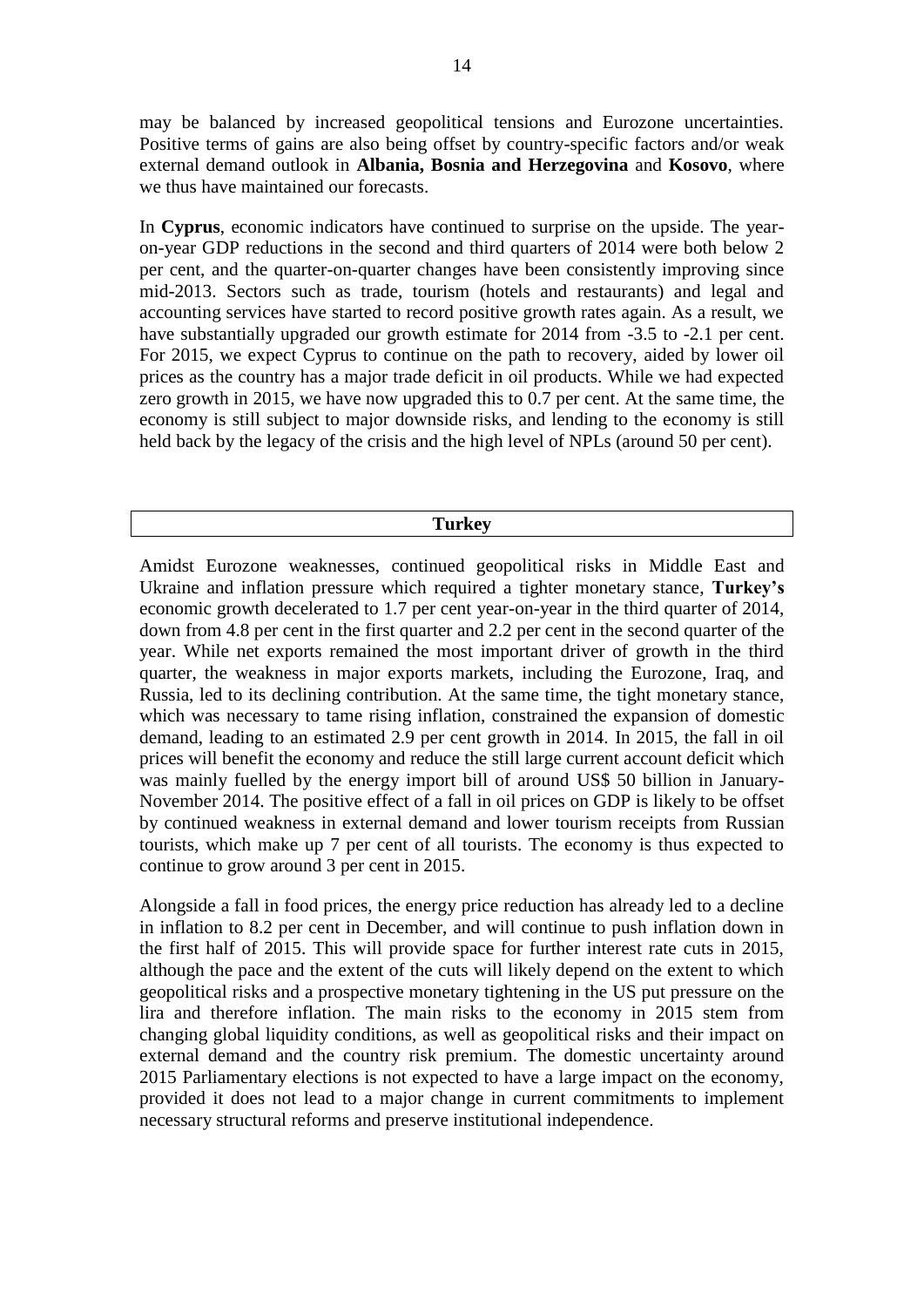### **Eastern Europe and the Caucasus (EEC)**

Most countries in the EEC region ended 2014 with slower growth and higher vulnerabilities. Ukraine's economy contracted sharply due to the ongoing economic and security crisis. We now estimate the 2014 contraction in Ukraine to be slightly less pronounced than originally expected, mainly because of a good harvest and lower natural gas imports. We expect 2015 to be a difficult year for the region. EEC countries will be affected by a cumulative impact of projected negative economic growth in Russia, regional geopolitical tensions, structural bottlenecks and recent currency volatility, which will adversely affect trade dynamics and the highly dollarized banking sectors, fuel inflation and distort external competitiveness.

**Azerbaijan** will be affected by the steep decline in oil prices, given its high dependency on hydrocarbons. While Azerbaijan's ample foreign currency reserves at the central bank and the country's oil fund will provide cushions against potential external shocks, growth in the non-oil sector alone is unlikely to result in robust overall growth rates. We expect GDP growth to moderate to 1.5 per cent in 2015.

In **Armenia** and **Moldova**, we see economic growth grinding to a halt in 2015. The risk of these countries falling into recession is high on account of the regional slowdown and the expected negative 2015 growth in Russia, which is a major trade and financial partner and source of remittances. The oil price decline is expected to partially offset negative external developments as both countries are net importers of hydrocarbons, although the positive effects will be limited. Both countries experienced depreciation of their currencies in late 2014. Further currency movements could trigger adverse balance sheet effects in real and financial sectors, bearing in mind the high dollarization rates in the banking sector.

In **Georgia**, GDP growth reached 5 per cent in 2014, compared with around 3 per cent in 2013, spurred on by reduced domestic political uncertainty and helped by the signing of the Association Agreement with the EU. Although growth has been broadbased, some sectors have exhibited particular strong expansion, with construction, for example, showing double-digit growth. FDI levels in 2014 were also sharply higher than in the previous year. The Russia/Ukraine crisis has to date had limited impact on growth, with reduction in remittances from Russia offset by increased remittances from other countries, and no notable impact on trade with Russia. The resilience of trade can be explained by low base effect as the level of trade with Russia has not yet recovered to the levels prior to the 2008 conflict. The collapsing Rouble has not had a significant effect. Sound policies of the National Bank have helped in containing the depreciation of the Lari to just 8 per cent against the US dollar in 2014. In 2015, growth is expected to decline, reflecting the fallout from the Russia/Ukraine crisis which will affect remittances and trade (with Russia, and other trade partners that are being affected by Russia/Ukraine crisis) as well as the tourism sector. The negative impact on growth will be mitigated by plunging oil prices and improving investor sentiment as a result of the signing of the Association Agreement and lower political uncertainty.

**Belarus**'s economy is expected to contract by 1.5 per cent in 2015, reversing the short-lived mild recovery in 2014. Belarus's high dependency on Russia represents a source of vulnerability, which is exacerbated by Belarus's own very significant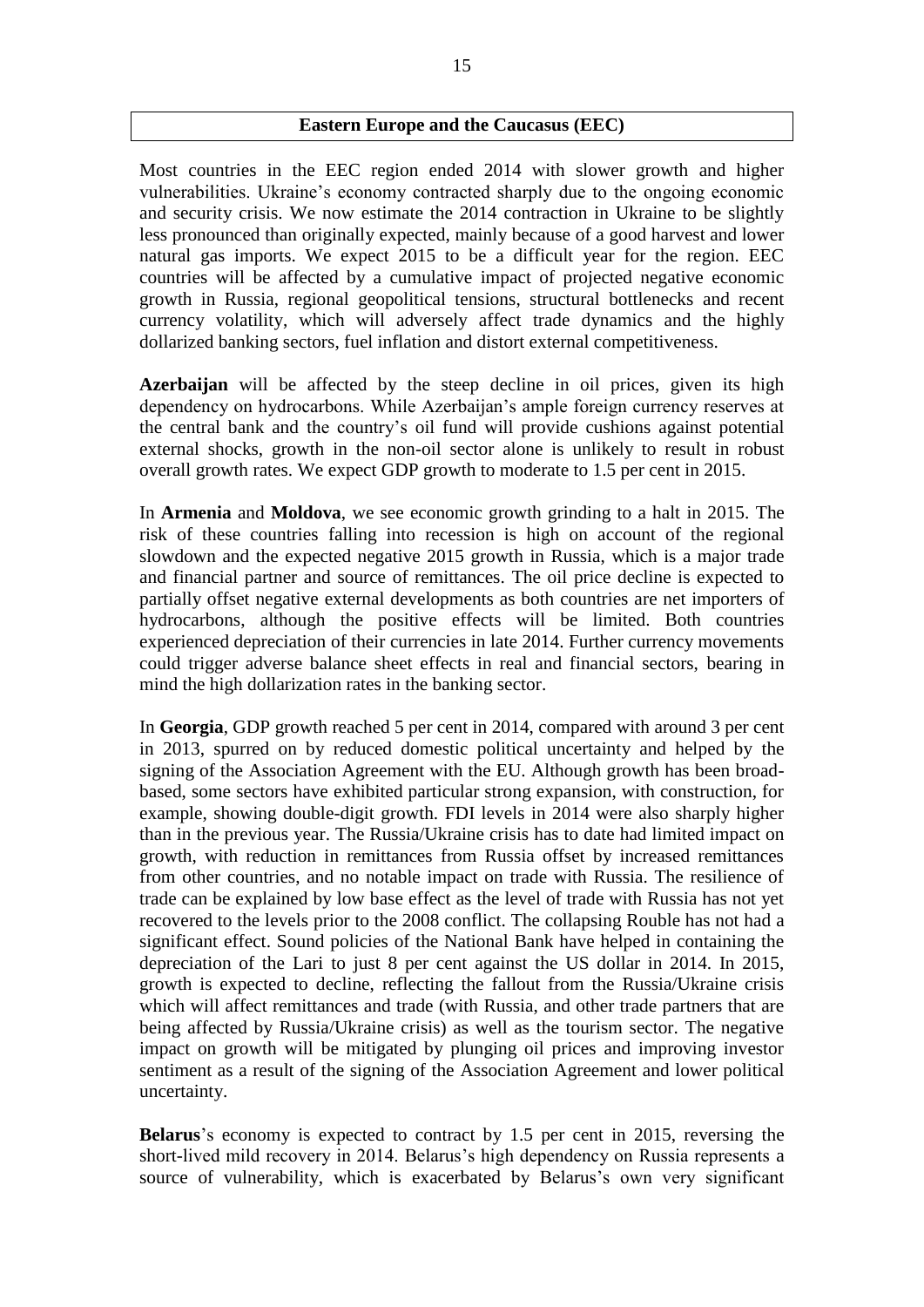external imbalances, liquidity risks, low levels of reserves and structural limitations to economic growth. The devaluation of the Belarussian rubel, while necessary for external adjustment, is expected to affect domestic demand, increase credit risks and trigger negative balance sheet effects in the banking sector. Contingent liabilities of the government represent another source of vulnerability, given the heavy participation of the state in the economy.

In **Ukraine**, real GDP is expected to fall by 5 per cent in 2015 after a 7.5 per cent fall in 2014. Ukraine enters 2015 with incomplete external and fiscal adjustment, very low level of foreign exchange reserves, material external liquidity needs, uncertainty about international financial assistance and ongoing fighting in Donbas. Any stabilization and rebound of growth will depend on both external and domestic factors: the ability of the government to implement reforms in key areas (fiscal, energy, banking, deregulation and anti-corruption); the reduction of the regional geopolitical risks; and adequately timed and scaled international assistance. The process of unravelling of Ukraine's fiscal and current account deficits is complicated by regional security issues and domestic structural challenges.

Ukraine's external position remains extremely vulnerable. The official exchange rate of the Ukrainian hryvnia lost approximately 50 per cent of its value against US\$ in 2014, and black market exchange rates have resurfaced. Despite this depreciation and heavy currency controls, the external balance of payments remains in deficit as the current account did not adjust sufficiently, partly because of the destruction of productive capacity in Donbas. The financial account of the balance of payments registered significant net outflows. As a result, Ukraine's official reserve assets fell to US\$ 7.5 billion at the end of December 2014 (around one month of imports), down from US\$ 20.4 billion at the end of 2013. On the fiscal side, the adjustment is yet to start, with the overall budget deficit expected at close to 10 per cent of GDP in 2015 (before any adjustments under the IMF programme). Fiscal space is extremely limited and fiscal and quasi-fiscal pressures remain significant. Public debt jumped to approximately 70 per cent of GDP in 2014 from 40 per cent of GDP in 2013 and is projected to increase further in 2015. In the banking sector, the authorities are dealing with multiple banking sector restructuring issues. More than 30 banks were declared insolvent in 2014 and deposit outflows were material. The banking sector remains vulnerable to further hryvnia depreciation and to the continuation of the economic turbulence, and represents a major source of contingent liabilities for the government. Ukraine needs a credible macro-stabilisation programme with additional international financing to cover the external financing gap. Longer-term stabilisation requires both international financial assistance and a major structural reform effort.

### **Russia**

**Russia**'s growth performance and prospects worsened significantly throughout 2014 as negative cyclical factors reinforced the earlier structural deceleration. The Russian economy slid into recession in November 2014 and the decline is expected to continue throughout 2015 due to low oil prices and the increasing impact of economic sanctions. After showing 0.8 per cent growth in the in the first three quarters of 2014 year-on-year, GDP declined in November by -0.5 per cent. GDP growth in 2014 is estimated to be around 0.4 per cent.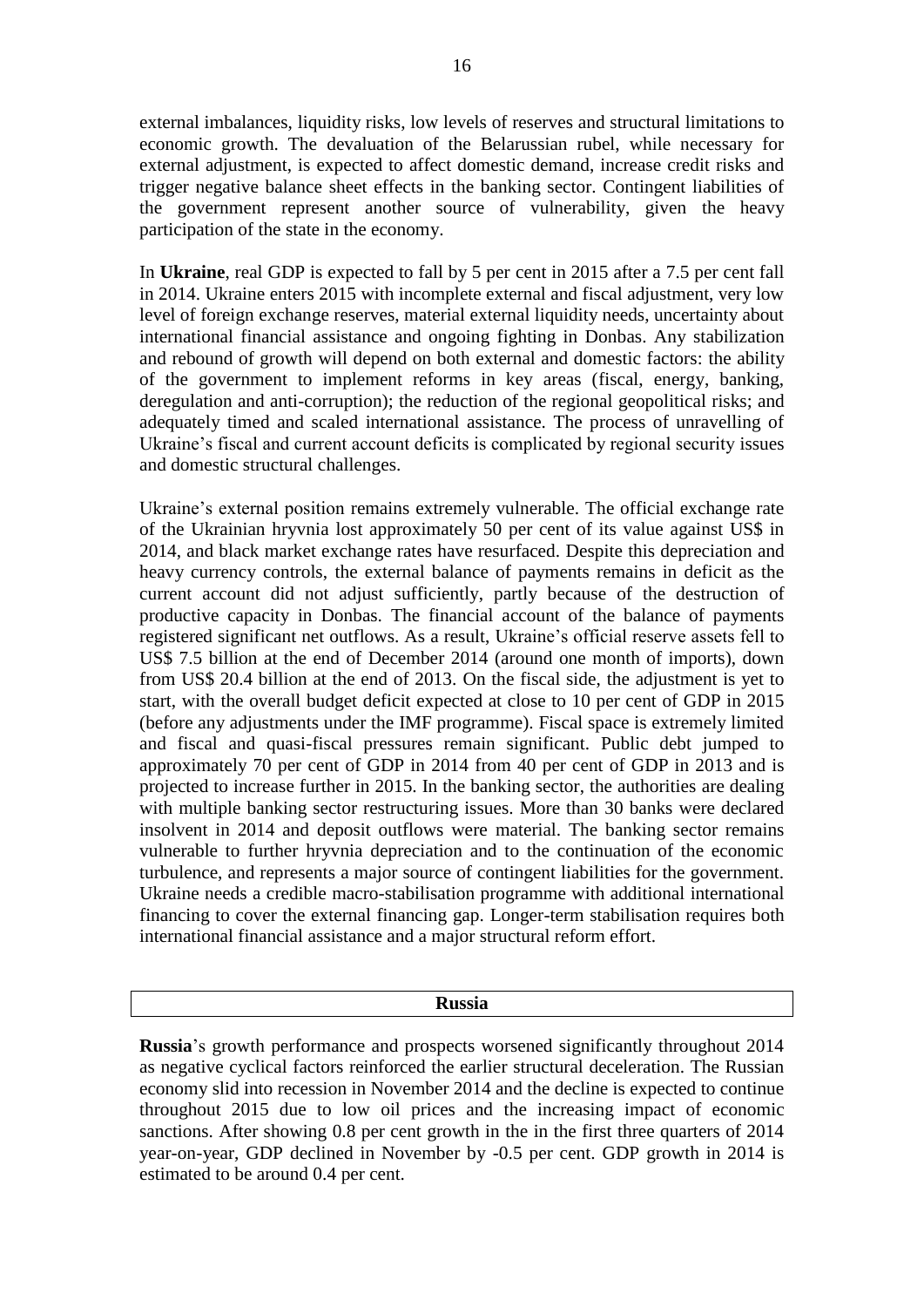Low oil prices have a particularly strong negative effect on Russian GDP growth as oil and gas (with prices of the latter mostly indexed to oil) make up about two-thirds of exports (or US\$ 350 billion) and around one quarter of overall budgetary revenues. Indirect effects are even more important as most other industries and services also depend on revenues from the oil and gas industry.

The geopolitical crisis and resulting sanctions also work through both direct and indirect channels. While sanctions directly restrict access of certain companies to financial markets or cutting edge technologies, indirectly they also affect other corporates and the general investment environment. Eurobond issuance and syndicated borrowing by Russian companies (not only of those affected by the sanctions) declined by more than 60 per cent in 2014 while investments have also been hit due to tighter funding and worsening business prospects, falling by around 3 per cent in 2014. Weakening investment poses a significant risk to future recovery and potential growth as existing productive capacities will be depleted. Missing investments will take time to replace, which may cause problems in keeping up oil and gas production in the future.

Consumption, a major remaining growth driver, has also decelerated (2 per cent growth in 2014 vs. 3.9 per cent in 2013) on the back of slower retail lending (16 per cent in 2014 vs. 29 per cent in 2013), weaker consumer confidence and decelerating real wage growth (2 per cent in 2014 vs. 5 per cent in 2013). Net exports remained the main driver of growth in 2014 but mostly due to the adjustment in imports as domestic demand softened.

The strongly depreciating rouble (by around 50 per cent against the US dollar in 2014) led to a surge in already high inflation, reaching levels above 11 per cent in December 2014 with further pass-through from the weak currency expected in the coming months. A currency crisis in mid-December, with the US dollar almost hitting the 80 roubles mark, prompted the central bank of Russia (CBR) to hike the policy rate by 650 basis points to 17 per cent (resulting in an overall increase of 1150 basis points in 2014). The free float of the rouble allowed the CBR to reduce interventions to US\$ 1 billion in November after spending US\$ 71 billion by end-October. However the CBR spent a further US\$ 11.3 billion during the currency panic in mid-December to support the rouble.

Money market rates reached up to 35 per cent during the peak of the turbulences in December 2014. Although interest rates have since subsided to somewhat lower levels, they may prove prohibitively high for investment and will also stifle household borrowing. Despite measures by the central bank allowing forbearance, the worsening economic environment together with high interest rates have led to a sharp increase of non-performing loans to levels close to those experienced in 2009. The higher rouble value of foreign currency bank assets due to the depreciated currency will also require more capital. An amount of one trillion roubles has been set aside from the National Welfare Fund to support systemic (mostly state-owned) banks.

Private capital outflows totalled US\$ 85 billion in the first nine months of 2014 and are estimated to have reached US\$ 151 billion for the year as a whole, contributing to the weakening of the rouble. Cautious measures affecting foreign currency holdings of state-owned companies may have helped to contain outflows in the short-term but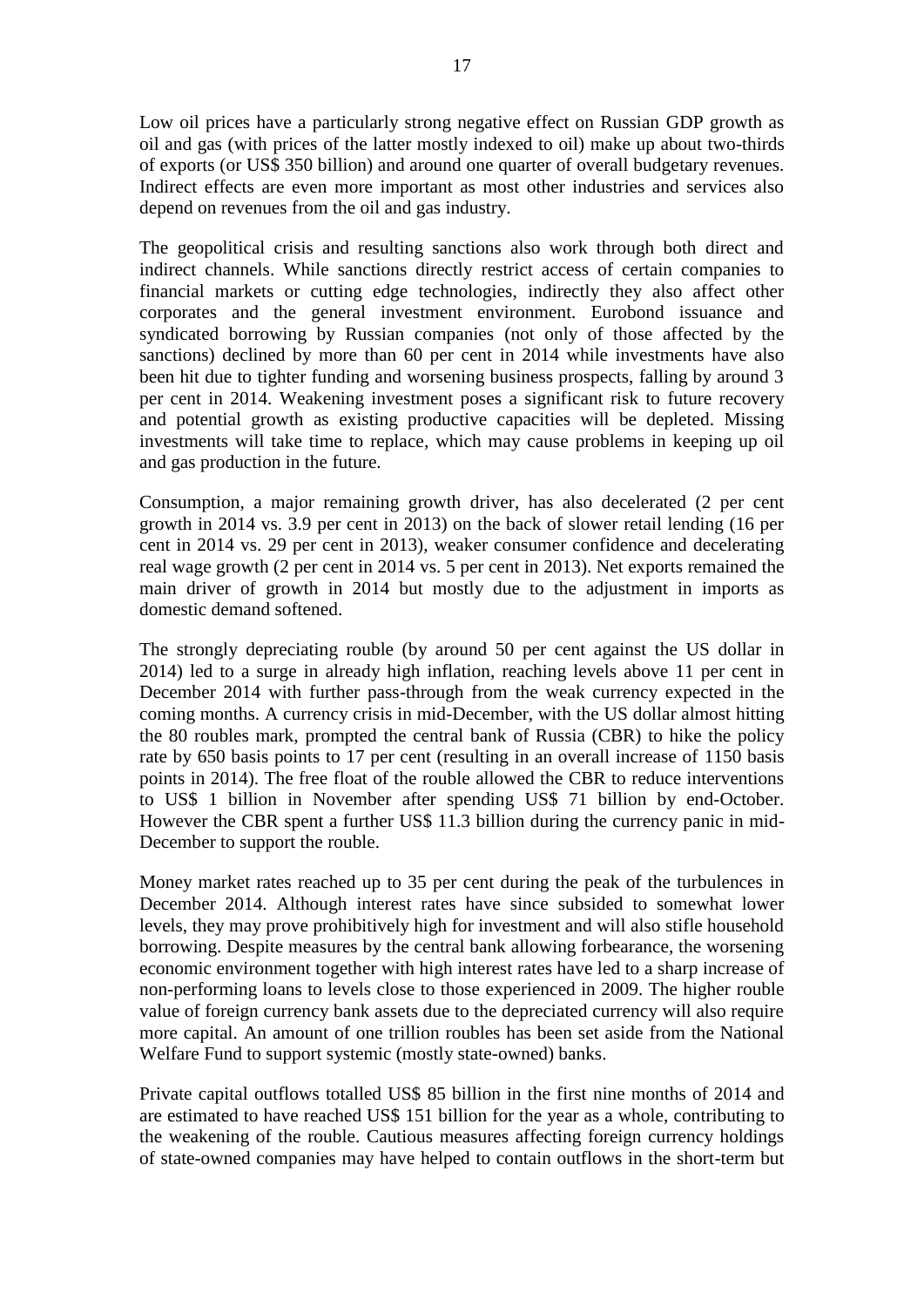political uncertainty and potential fears of stricter capital controls may prompt further outflows.

The sharp depreciation of the rouble will broadly offset the effect of falling oil prices on the budget for now. However, declining profits, feeble economic activity, and decreasing (formal) employment will take their toll on non-oil tax revenues. The announced plans to cut budget expenditures are likely to have an adverse impact on economic activity if they are implemented across the growth-supporting items, such as wages of low-income public employees as well as investment programmes. Furthermore, regional budget balances will be hit as oil taxes are directed to the Federal budget. This will further weigh on the debt sustainability of selected regions.

Our growth forecast for 2015 is -4.8 per cent, based on a yearly average oil price assumption of US\$ 58 per barrel and sanctions being in place. As the structural and cyclical negative factors reinforce each other, weak investment activity jeopardises long-term growth prospects. A fast turnaround in the geopolitical crisis and strong improvement in the business climate would be needed to counteract the negative processes.

### **Central Asia**

The Central Asian region has been experiencing a slowdown, driven pre-dominantly by external factors. The Russia/Ukraine crisis, which has contributed to a slowdown in Russia and a sharp depreciation of the rouble, and plunging oil prices are contributing to lower GDP growth across this sub-region. The countries are suffering from reduced trade, lower growth of remittances from Russia, and the deterioration of investor sentiment towards the former Commonwealth of Independent States (CIS) region. The lower oil (and, to lesser extent, natural gas) prices are having a negative effect on the growth of net exporters (with particularly significant impact on Kazakhstan) and a positive effect on growth of net importers (particularly the Kyrgyz Republic and Tajikistan). These external factors add to the significant internal vulnerabilities, including weak banking sectors and disruptions to large extractive projects. As a result, average GDP growth in these countries is estimated to have decelerated from around 7 per cent in 2013 to around 5.5 per cent in 2014.

The depreciation of the rouble and other external factors are also contributing to weakening of currencies in the Central Asian countries. However, the significant drop of the Rouble exchange rate has only partially been mirrored to date, with 19 per cent devaluation in Kazakhstan (in February 2014) and Turkmenistan (in January 2015), and 16, 10, and 9 per cent depreciation of currencies in the Kyrgyz Republic, Tajikistan and Uzbekistan, respectively, in 2014. Notwithstanding the impact of external factors, growth in the Central Asia region has remained well above the levels observed in the other EBRD sub-regions, and the weakening of exchange rates has not been disruptive. The year 2015, however, can be expected to be a very challenging one for the region, with the build-up of external pressures crystalizing into a further slowdown of growth and depreciations of currencies. These countries are putting in place various fiscal, monetary and administrative measures to minimise the impact (for example, the infrastructure investment-based fiscal stimulus programme Nurly Zhol in Kazakhstan), which will to some extent mitigate the negative impact of external factors. Nevertheless, in 2015 a further slowdown, particularly in the largest oil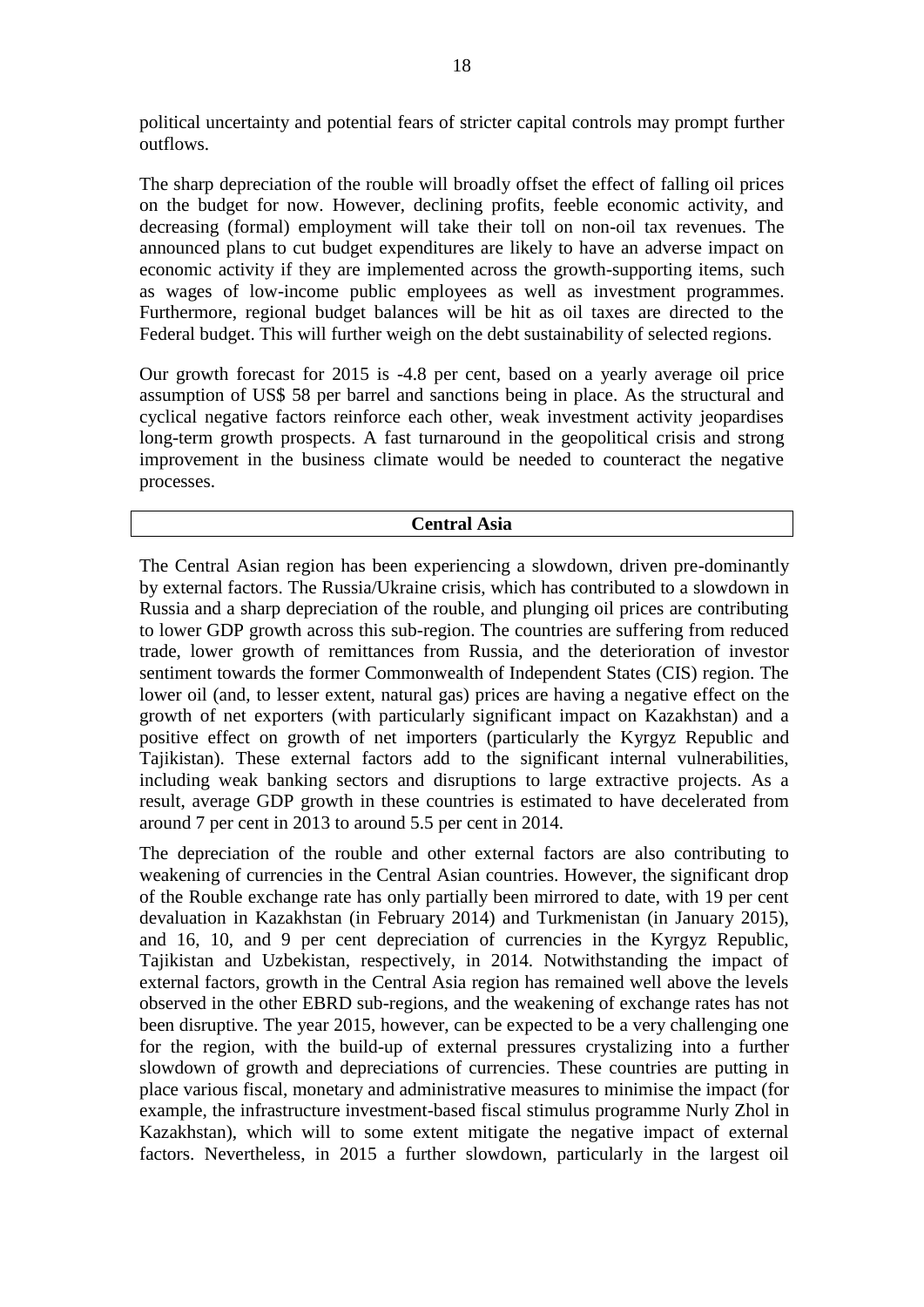exporter in the region, Kazakhstan, and gradual weakening of currencies can be expected.

- In **Kazakhstan**, GDP growth declined from 6 per cent in 2013 to 4.3 per cent in 2014. The decline was predominantly driven by the impact of Russia/Ukraine crisis – slowdown of growth in Russia, impact of sanctions imposed on Russia and the Russian counter-sanctions and impact of collapsing Rouble – and the plunging oil price. The impact of external factors is compounded by internal factors, with an overhang of NPLs in the banking sector (around 30 per cent of total loans) continuing to be a drag on growth. Inflation rose from 5.9 per cent in 2013 to 6.7 per cent in 2014, reflecting the 19 per cent devaluation of the tenge in February 2014 and impact of the Russian counter-sanctions restricting the import of food products imports from the US, EU and number of other countries. The economic environment can be expected to deteriorate further in 2015, reflecting the collapsing oil price. Proactive fiscal, monetary and regulatory policies will include implementation of (largely infrastructure investment based) fiscal stimulus program Nurly Zhol, announced by the President in November 2014, a new shorter-term joint economic and monetary policy announced by the Ministry of Economy and National Bank of Kazakhstan (NBK) in December 2014, and measures by the NBK to reduce the NPLs in banking sector. These measures will help mitigate the fallout from the difficult external environment. Reflecting the difficult external environment, GDP growth is expected to decline to 1.5 per cent in 2015. Inflation is projected at around 6.5 per cent. The tenge can be expected to depreciate, combined with the change in exchange rate regime from the current fixed rate regime to a (managed) floating, along with inflation targeting.
- In the **Kyrgyz Republic,** growth dropped from 10.5 per cent in 2013 to 3.6 per cent in 2014, reflecting the impact of slowdown in Russia on remittances and on exports, weaker industrial production and agriculture sector as well as softer growth of gold mining after a significant increase in 2013 (the latter was largely due to a "base effect"). Fragilities of the banking sector also continue to be a drag on growth. Inflation averaged around 7.5 per cent in 2014, compared to 6.6 per cent in 2013, pushed up by a 16 per cent depreciation of Som. GDP growth in 2015 is expected to decline further to close to 3 per cent, reflecting the continue impact of the Russia/Ukraine crisis (through lower remittances and a more difficult environment for exports), and slowdown in Kazakhstan, the largest trading partner of the Kyrgyz Republic. This impact will be somewhat offset by the positive effect on growth of collapsing oil prices (the Kyrgyz Republic is a significant net importer of oil/petroleum products). The lack of a stable permanent solution to the Kumtor gold mine operations remains a significant downside risk to growth. The country's membership of the Eurasian Customs Union may also have an effect on trade and other activities. One of the key short run effects may come from increased investment in customs infrastructure, sanitary testing and certification facilities that will be carried out using financing provided by the other Union's members. Inflation is projected to average 6.5 per cent in 2015. A further gradual depreciation of currency can be expected in 2015 in light of the depreciation of the rouble.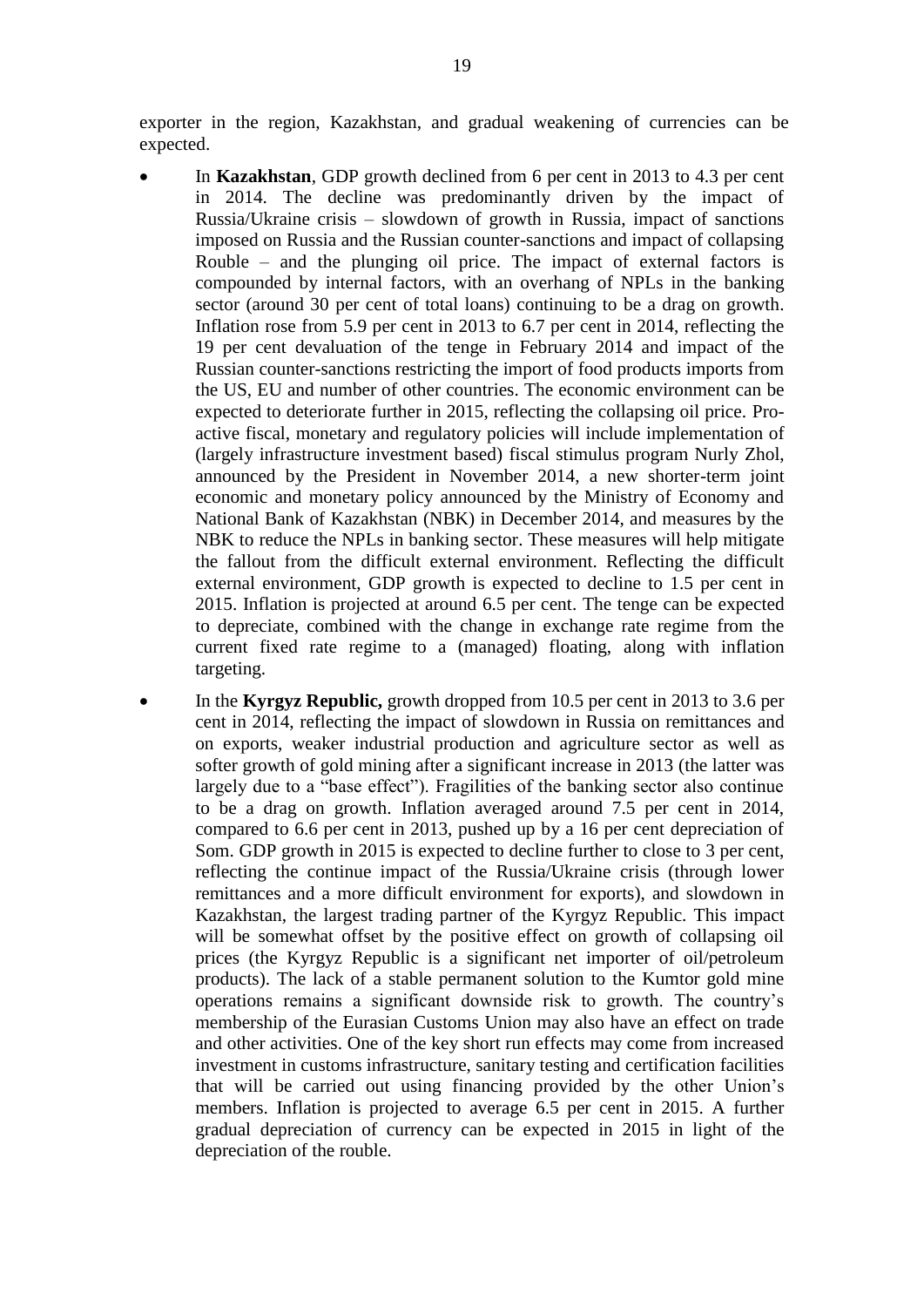In **Tajikistan**, GDP growth remained strong at an estimated 6.7 per cent in 2014, with only limited impact of the Russia/Ukraine crisis, notwithstanding the very high proportion of remittances that the country receives from Russia. The impact of the collapsing Rouble on the Tajik somoni has been limited to date, with the currency depreciating by only 10 per cent in 2014, partly helped by monetary and administrative measures employed by the Central Bank. Notwithstanding the strong growth rate in 2014, a build-up of external factors can be expected to crystalize in 2015. Combined with weaknesses in the banking sector, including increasing levels of NPLs, it is projected to lead to a

decline in GDP growth in 2015.

- In **Turkmenistan,** GDP growth remained strong at 10.2 per cent in 2014 (estimated), driven by large investment projects and strong gas exports to China, with only limited impact of the difficult external environment on growth. On  $1<sup>st</sup>$  January 2015, the manat was devalued by 19 per cent, the first devaluation in seven years, as a result of the sharp depreciation of the rouble, weakening of currencies of other neighbours and plunging oil price. Depreciation will also facilitate implementation of the government's strategic policy to improve the competitive position of companies in non-extractive sectors. GDP growth in 2015 is expected to remain strong at 9.7 per cent, with only limited impact from the collapsing oil prices and slowdown in Russia.
- **Uzbekistan's** GDP growth remained strong at around 8 per cent in 2014, and inflation has remained high at around 11 per cent. The growth in 2015 can be expected to decline slightly to 7.8 per cent, reflecting continued drag from the Russia/Ukraine crisis resulting in lower remittances and more subdued trade. Inflation is projected to remain at its current level.
- Growth in **Mongolia** has been decelerating. From the peak of 17.3 per cent in 2011, growth slowed down to 7 per cent in the first nine months of 2014 and an estimated 6 per cent in the year as a whole, as inflows of foreign direct investment declined significantly. Inflation has remained high (around 11 per cent), reflecting pressures from higher import prices as well as expansionary fiscal and monetary stance. Growth is expected to decelerate further due to continued delays in the second phase of Oyu Tolgoi, a large copper mining project, and lower prices of key export commodities.

### **Southern and Eastern Mediterranean (SEMED)**

The 2014 growth estimate for SEMED countries has been revised down to 2.3 per cent compared with the forecast of 2.6 per cent in September 2014, due to weaker than expected economic performance in all countries except Egypt. However, growth momentum in the region is expected to pick up in 2015 to 3.9 per cent, supported by lower oil prices, the recovery in the US and economic reform measures across the region. As all SEMED countries are net oil importers, lower oil prices are expected to improve fiscal and external balances, ease the continued implementation of energy subsidy reforms, and potentially expand the fiscal space to fund capital expenditures and social safety nets.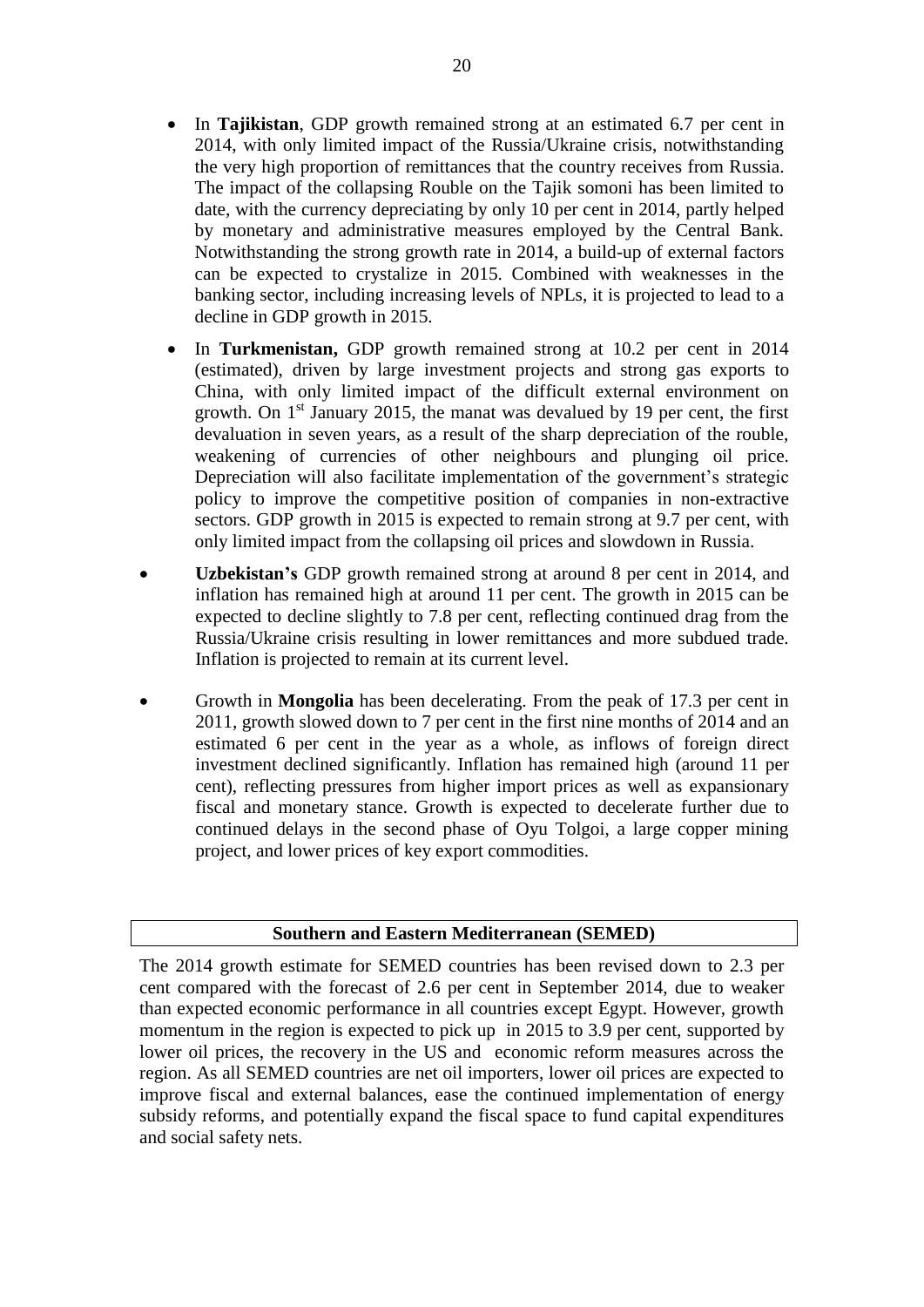- In **Egypt,** economic conditions have stabilized thanks to financial support from the GCC countries, policy reforms and a more stable political situation. Although growth averaged only 2.2 per cent in FY2013/14, there were encouraging signs of pick-up in momentum in the second half of the year which continued in the first quarter of FY2014/15. Private consumption has remained the main driver of growth, but the rebounding investment activity has become the second most important contributor, after contracting for a continuous 18-month period since mid-2012. Net exports – especially of petroleum – are now the main drag on growth. The upwards revision to our FY2014/15 forecast to 3.8 per cent (from 3.2 per cent in September) reflects the strong start to the year, better-than-expected investment performance and the expected boost to domestic demand from lower oil prices. In addition, falling oil prices will provide a favourable environment to continued subsidy reform implementation and smooth the adjustment for energy-intensive sectors. A 20 per cent fall in oil prices is estimated to lower Egypt's fiscal deficit by around 1 per cent of GDP, so that significant oil price declines can potentially create fiscal space for higher spending on investment and social safety nets.
- In **Jordan,** a difficult regional environment and ongoing fiscal retrenchment constrained growth to an estimated 3.1 per cent on the year in 2014 – below the average growth rate of 6 per cent over the last decade. Turmoil in Syria and Iraq, which share borders with Jordan and account for over 20 per cent of the country's exports, has continued to disrupt trade routes. The influx of Syrian refugees into Jordan – officially numbering over 600,000 but unofficially likely to be considerably higher – has also strained public services, government finances and informal labour markets. Looking ahead to 2015, oil price falls will significantly benefit Jordan, which imports 96 per cent of its energy needs, and ease fiscal and external pressures. Jordan's terms of trade are estimated to improve by 12 per cent in 2015, assuming an average oil price of US\$ 58 per barrel, the largest effect out of any country in the EBRD region. Nevertheless, the domestic and external challenges facing Jordan are expected to weigh down on growth, which is projected to pick up modestly to 3.7 per cent in 2015.
- **Morocco**'s growth was weaker than expected in 2014 at an estimated 2.4 per cent, constrained by a contraction in agricultural output and a slow recovery in non-agricultural activities. A pick-up in activity is projected for 2015 as agricultural output normalises and non-agricultural growth accelerates, helped by a recovery in the Eurozone and falling oil prices. The latter would significantly lower Morocco's import bill – over 20 per cent of which is spending on energy imports.
- Growth in 2014 was sluggish in **Tunisia**. Labour strikes and protests contributed to large contractions in oil and gas extraction industries, but growth in other sectors also disappointed, restraining growth to an estimated 2.3 per cent. A modest pick-up to 3 per cent is expected in 2015 as a recovery in the Eurozone and the recent exchange rate depreciation help support Tunisian exports, and improved political stability supports investment and consumption. As a net oil importer, Tunisia stands to benefit from the